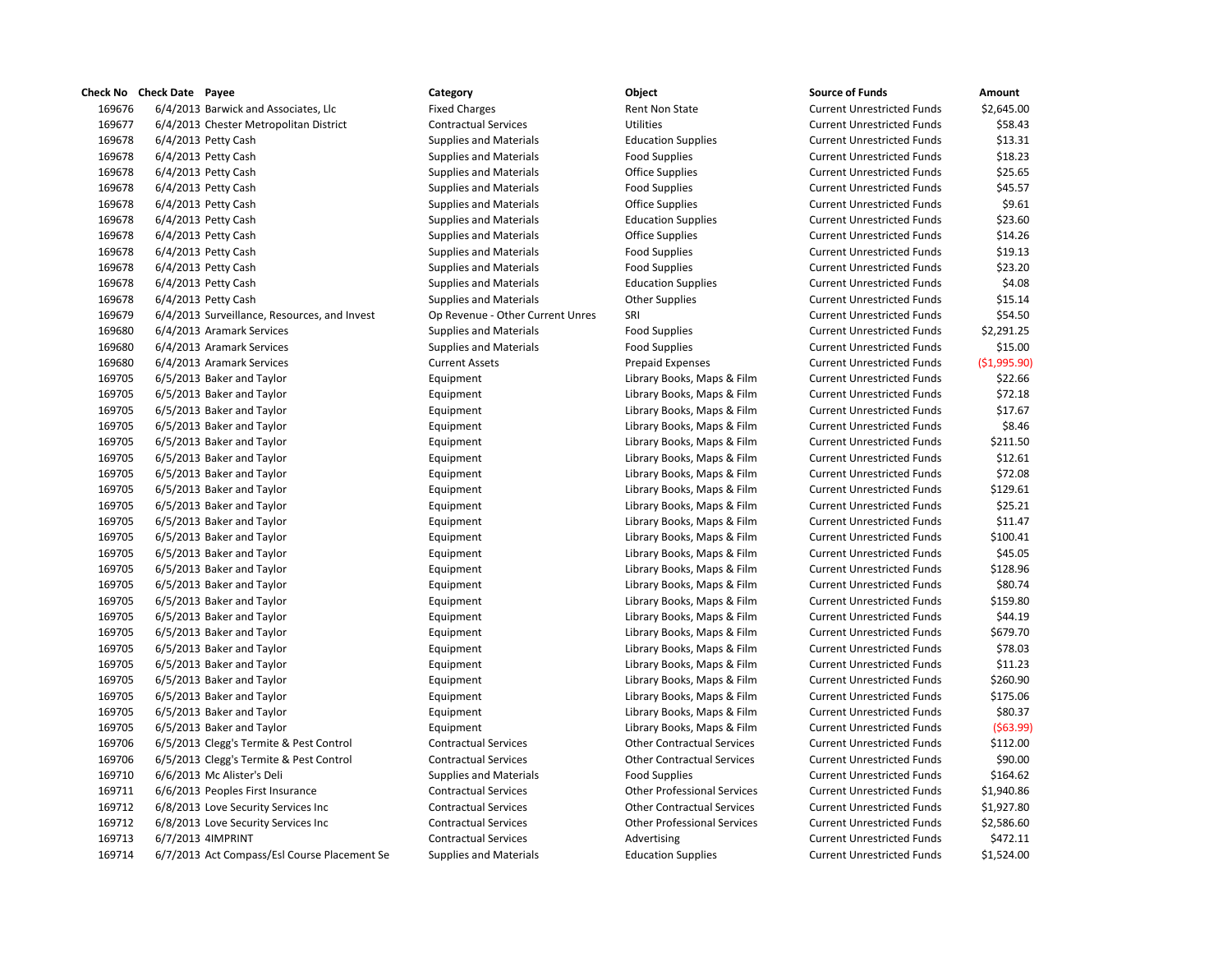6/7/2013 Act Compass/Esl Course Placement Se Contractual Services Other Professional Services Current Unrestricted Funds \$2,164.00 6/7/2013 Act Compass/Esl Course Placement Se Contractual Services Other Professional Services Current Unrestricted Funds \$1,403.00 6/7/2013 Act Compass/Esl Course Placement Se Contractual Services Other Professional Services Current Unrestricted Funds \$1,269.50 6/7/2013 Act Compass/Esl Course Placement Se Contractual Services Other Professional Services Current Unrestricted Funds \$693.00 169717 6/7/2013 Alsco Supplies and Materials Major Supplies Major Supplies Current Unrestricted Funds S479.88 6/7/2013 American Pen and Panel Supplies and Materials Other Supplies Current Unrestricted Funds \$439.20 6/7/2013 American Pen and Panel Supplies and Materials Other Supplies Current Unrestricted Funds \$299.00 6/7/2013 Anderson Stamp and Engraving Supplies and Materials Other Supplies Current Unrestricted Funds \$523.11 6/7/2013 Applied Video Systems Equipment Non Capitalized Equipment Current Unrestricted Funds \$3,983.75 6/7/2013 Applied Video Systems Equipment Non Capitalized Equipment Current Unrestricted Funds \$222.00 6/7/2013 Applied Video Systems Equipment Non Capitalized Equipment Current Unrestricted Funds \$32.19 6/7/2013 Applied Video Systems Fixed Charges Leased To Own Equip Current Unrestricted Funds \$0.01 6/7/2013 Bonitz Flooring Group Inc Supplies and Materials Other Supplies Current Unrestricted Funds \$21,413.00 6/7/2013 Bonitz Flooring Group Inc Supplies and Materials Other Supplies Current Unrestricted Funds \$9,700.00 6/7/2013 Bonitz Flooring Group Inc Supplies and Materials Other Supplies Current Unrestricted Funds \$8,602.17 6/7/2013 Bonitz Flooring Group Inc Supplies and Materials Other Supplies Current Unrestricted Funds \$2,036.00 169722 6/7/2013 C C Dickson Current Contractual Services General Repair Current Unrestricted Funds \$58.14 169722 6/7/2013 C C Dickson Contractual Services General Repair Current Unrestricted Funds 541.54 6/7/2013 Champion Concrete Cutting, Inc Contractual Services Other Professional Services Current Unrestricted Funds \$300.00 6/7/2013 City of Rock Hill Supplies and Materials Fuel Current Unrestricted Funds \$1,182.05 169725 6/7/2013 City of Rock Hill Supplies and Materials Fuel Fuel Current Unrestricted Funds \$547.17 6/7/2013 Clegg's Termite & Pest Control Contractual Services Other Contractual Services Current Unrestricted Funds \$1,388.00 6/7/2013 Cox's Rock Hill Inc Contractual Services Other Professional Services Current Unrestricted Funds \$1,710.00 6/7/2013 Dell Computer Corporation Contractual Services Other Contractual Services Current Unrestricted Funds \$1,388.10 6/7/2013 Ellucian Inc Contractual Services Other Professional Services Current Unrestricted Funds \$2,025.00 6/7/2013 Firstlab Contractual Services Other Professional Services Current Unrestricted Funds \$32.75 6/7/2013 The Gale Group Equipment Library Books, Maps & Film Current Unrestricted Funds \$200.00 6/7/2013 The Gale Group Equipment Library Books, Maps & Film Current Unrestricted Funds (\$7.86) 6/7/2013 Garvin Design Group Inc Permanent Improvements Fees, Arch, Eng & Other Unexpended Plant \$2,652.00 6/7/2013 Garvin Design Group Inc Permanent Improvements Reimbursables Unexpended Plant \$229.05 169733 6/7/2013 Gateway Supply Company Contractual Services General Repair Current Unrestricted Funds \$78.86 6/7/2013 Gateway Supply Company Contractual Services General Repair Current Unrestricted Funds \$280.34 169733 6/7/2013 Gateway Supply Company Contractual Services General Repair Current Unrestricted Funds \$235.59 6/7/2013 Gateway Supply Company Contractual Services General Repair Current Unrestricted Funds \$109.64 169733 6/7/2013 Gateway Supply Company Contractual Services General Repair Current Unrestricted Funds \$4.61 169733 6/7/2013 Gateway Supply Company Contractual Services General Repair Current Unrestricted Funds \$75.44 169733 6/7/2013 Gateway Supply Company Contractual Services General Repair Current Unrestricted Funds \$4,313.17 6/7/2013 Gatlin Education Service Contractual Services Other Professional Services Current Unrestricted Funds \$1,595.00 169735 6/7/2013 Graybar Electric Co Contractual Services General Repair Current Unrestricted Funds \$18.83 6/7/2013 Graybar Electric Co Contractual Services General Repair Current Unrestricted Funds \$8.26 169735 6/7/2013 Graybar Electric Co Contractual Services General Repair Current Unrestricted Funds \$40.06 6/7/2013 Graybar Electric Co Contractual Services General Repair Current Unrestricted Funds \$13.76 6/7/2013 Hewlett Packard Direct Equipment Non Capitalized Equipment Current Unrestricted Funds \$1,593.75 6/7/2013 Jer Group Inc Contractual Services Other Professional Services Current Unrestricted Funds \$230.00 6/7/2013 Keck and Wood, Inc Permanent Improvements Fees, Arch, Eng & Other Master Plan \$6,543.00 6/7/2013 Keck and Wood, Inc Permanent Improvements Fees, Arch, Eng & Other Master Plan \$981.00 6/7/2013 Lynda.Com Supplies and Materials Education Supplies Current Unrestricted Funds \$1,750.00 6/7/2013 McVeigh & Mangum Engineering, Inc Permanent Improvements Fees, Arch, Eng & Other County Projects \$700.00

6/7/2013 Melanie Rowe Catering Supplies and Materials Food Supplies Current Unrestricted Funds \$1,281.65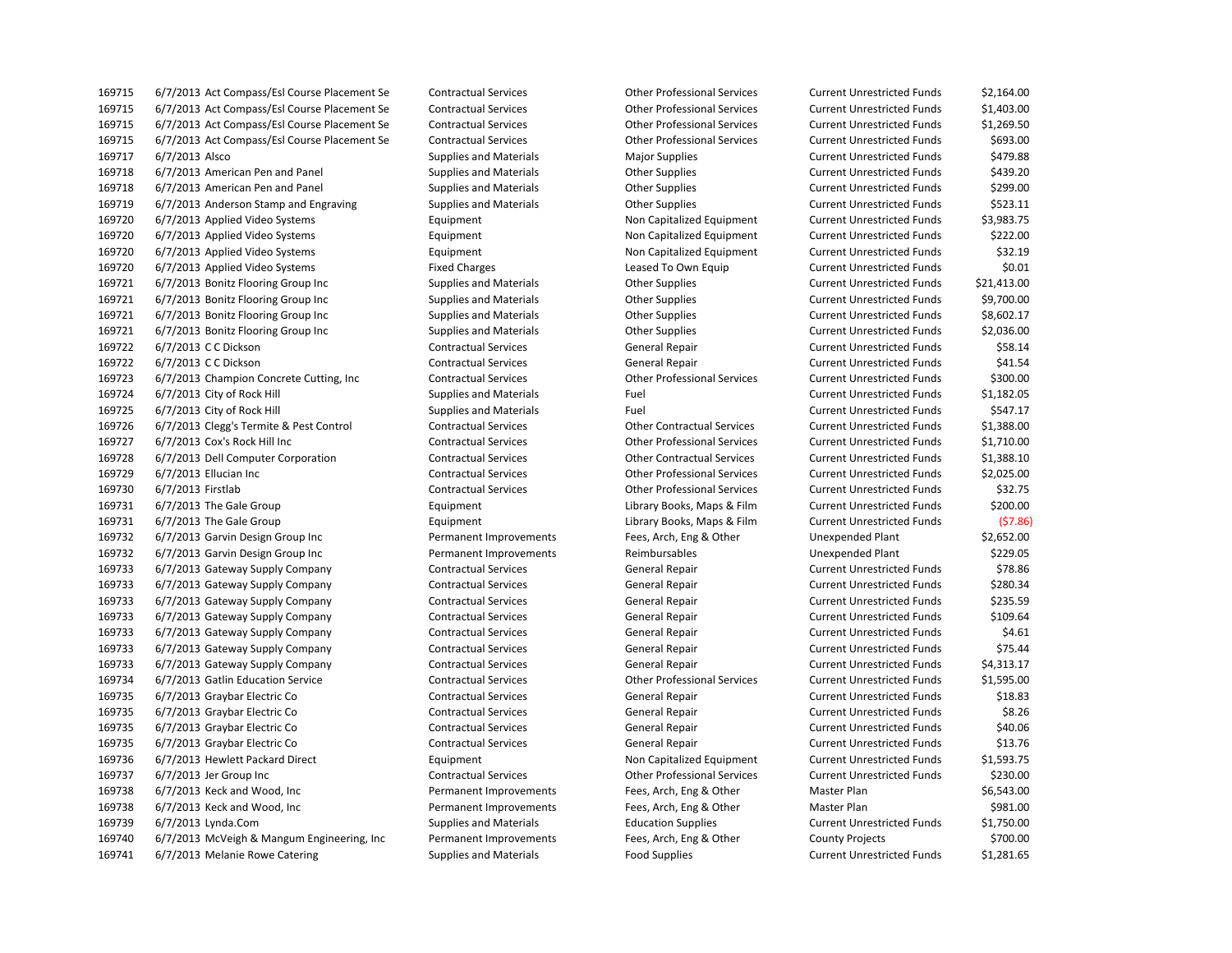| 169741 | 6/7/2013 Melanie Rowe Catering               | <b>Supplies and Materials</b> | <b>Food Supplies</b>               | <b>Current Unrestricted Funds</b> | \$459.00   |
|--------|----------------------------------------------|-------------------------------|------------------------------------|-----------------------------------|------------|
| 169741 | 6/7/2013 Melanie Rowe Catering               | <b>Supplies and Materials</b> | <b>Food Supplies</b>               | <b>Current Unrestricted Funds</b> | \$1,342.38 |
| 169741 | 6/7/2013 Melanie Rowe Catering               | Supplies and Materials        | <b>Food Supplies</b>               | <b>Current Unrestricted Funds</b> | \$456.20   |
| 169742 | 6/7/2013 Mid-Carolina Ahec, Inc.             | <b>Contractual Services</b>   | <b>Other Professional Services</b> | <b>Current Unrestricted Funds</b> | \$60.00    |
| 169742 | 6/7/2013 Mid-Carolina Ahec, Inc.             | <b>Contractual Services</b>   | <b>Other Professional Services</b> | <b>Current Unrestricted Funds</b> | \$48.00    |
| 169743 | 6/7/2013 Oce' Imagistec Inc                  | <b>Fixed Charges</b>          | Leased To Own Equip                | <b>Current Unrestricted Funds</b> | \$423.70   |
| 169743 | 6/7/2013 Oce' Imagistec Inc                  | <b>Fixed Charges</b>          | Leased To Own Equip                | <b>Current Unrestricted Funds</b> | \$64.20    |
| 169743 | 6/7/2013 Oce' Imagistec Inc                  | <b>Fixed Charges</b>          | Leased To Own Equip                | <b>Current Unrestricted Funds</b> | \$1,027.93 |
| 169743 | 6/7/2013 Oce' Imagistec Inc                  | <b>Supplies and Materials</b> | <b>Photocopy Supplies</b>          | <b>Current Unrestricted Funds</b> | \$548.46   |
| 169743 | 6/7/2013 Oce' Imagistec Inc                  | <b>Fixed Charges</b>          | Rental Other                       | <b>Current Unrestricted Funds</b> | \$20.38    |
| 169743 | 6/7/2013 Oce' Imagistec Inc                  | <b>Fixed Charges</b>          | Leased To Own Equip                | <b>Current Unrestricted Funds</b> | \$70.58    |
| 169743 | 6/7/2013 Oce' Imagistec Inc                  | <b>Supplies and Materials</b> | <b>Photocopy Supplies</b>          | <b>Current Unrestricted Funds</b> | \$107.33   |
| 169744 | 6/7/2013 Ontario Investments Inc             | <b>Fixed Charges</b>          | Leased To Own Equip                | <b>Current Unrestricted Funds</b> | \$189.80   |
| 169744 | 6/7/2013 Ontario Investments Inc             | <b>Fixed Charges</b>          | Leased To Own Equip                | <b>Current Unrestricted Funds</b> | \$1,414.35 |
| 169744 | 6/7/2013 Ontario Investments Inc             | <b>Fixed Charges</b>          | Leased To Own Equip                | <b>Current Unrestricted Funds</b> | \$1,305.39 |
| 169745 | 6/7/2013 Palmetto Waterproofing              | <b>Contractual Services</b>   | <b>General Repair</b>              | <b>Current Unrestricted Funds</b> | \$3,500.00 |
| 169745 | 6/7/2013 Palmetto Waterproofing              | <b>Contractual Services</b>   | General Repair                     | <b>Current Unrestricted Funds</b> | \$1,300.00 |
| 169745 | 6/7/2013 Palmetto Waterproofing              | <b>Contractual Services</b>   | <b>General Repair</b>              | <b>Current Unrestricted Funds</b> | \$1,000.00 |
| 169746 | 6/7/2013 Panera Llc                          | <b>Supplies and Materials</b> | <b>Food Supplies</b>               | <b>Current Unrestricted Funds</b> | \$79.26    |
| 169746 | 6/7/2013 Panera Llc                          | <b>Supplies and Materials</b> | <b>Food Supplies</b>               | <b>Current Unrestricted Funds</b> | \$209.03   |
| 169746 | 6/7/2013 Panera Llc                          | <b>Supplies and Materials</b> | <b>Food Supplies</b>               | <b>Current Unrestricted Funds</b> | \$26.03    |
| 169746 | 6/7/2013 Panera Llc                          | <b>Supplies and Materials</b> | <b>Food Supplies</b>               | <b>Current Unrestricted Funds</b> | \$26.03    |
| 169746 | 6/7/2013 Panera Llc                          | <b>Supplies and Materials</b> | <b>Food Supplies</b>               | <b>Current Unrestricted Funds</b> | \$65.38    |
| 169746 | 6/7/2013 Panera Llc                          | <b>Supplies and Materials</b> | <b>Food Supplies</b>               | <b>Current Unrestricted Funds</b> | \$90.56    |
| 169746 | 6/7/2013 Panera Llc                          | <b>Supplies and Materials</b> | <b>Food Supplies</b>               | <b>Current Unrestricted Funds</b> | \$101.13   |
| 169746 | 6/7/2013 Panera Llc                          | <b>Supplies and Materials</b> | <b>Food Supplies</b>               | <b>Current Unrestricted Funds</b> | \$45.20    |
| 169746 | 6/7/2013 Panera Llc                          | <b>Supplies and Materials</b> | <b>Food Supplies</b>               | <b>Current Unrestricted Funds</b> | \$251.29   |
| 169746 | 6/7/2013 Panera Llc                          | <b>Supplies and Materials</b> | <b>Food Supplies</b>               | <b>Current Unrestricted Funds</b> | \$181.35   |
| 169746 | 6/7/2013 Panera Llc                          | <b>Supplies and Materials</b> | <b>Food Supplies</b>               | <b>Current Unrestricted Funds</b> | \$38.82    |
| 169747 | 6/7/2013 Patton Inc                          | <b>Contractual Services</b>   | <b>General Repair</b>              | <b>Current Unrestricted Funds</b> | \$1,730.00 |
| 169747 | 6/7/2013 Patton Inc                          | <b>Contractual Services</b>   | <b>General Repair</b>              | <b>Current Unrestricted Funds</b> | \$335.80   |
| 169748 | 6/7/2013 Joanna S. Pearson                   | <b>Supplies and Materials</b> | <b>Education Supplies</b>          | <b>Current Unrestricted Funds</b> | \$2,018.43 |
| 169749 | 6/7/2013 Porter Paints                       | <b>Contractual Services</b>   | <b>General Repair</b>              | <b>Current Unrestricted Funds</b> | \$34.88    |
| 169750 | 6/7/2013 Professional Printers Inc           | <b>Contractual Services</b>   | Advertising                        | <b>Current Unrestricted Funds</b> | \$1,252.00 |
| 169750 | 6/7/2013 Professional Printers Inc           | <b>Contractual Services</b>   | Advertising                        | <b>Current Unrestricted Funds</b> | \$117.00   |
| 169750 | 6/7/2013 Professional Printers Inc           | <b>Contractual Services</b>   | Advertising                        | <b>Current Unrestricted Funds</b> | \$284.00   |
| 169750 | 6/7/2013 Professional Printers Inc           | <b>Contractual Services</b>   | Advertising                        | <b>Current Unrestricted Funds</b> | \$558.00   |
| 169753 | 6/7/2013 SC Manufacturing Extension Partners | <b>Contractual Services</b>   | <b>Other Professional Services</b> | <b>Current Unrestricted Funds</b> | \$3,227.24 |
| 169754 | 6/7/2013 The Sherwin-Williams Co.            | <b>Contractual Services</b>   | <b>General Repair</b>              | <b>Current Unrestricted Funds</b> | \$85.72    |
| 169754 | 6/7/2013 The Sherwin-Williams Co.            | <b>Contractual Services</b>   | General Repair                     | <b>Current Unrestricted Funds</b> | \$44.43    |
| 169755 | 6/7/2013 Snipes                              | <b>Supplies and Materials</b> | Janitorial Supplies                | <b>Current Unrestricted Funds</b> | \$58.85    |
| 169755 | 6/7/2013 Snipes                              | Supplies and Materials        | Janitorial Supplies                | <b>Current Unrestricted Funds</b> | \$471.96   |
| 169756 | 6/7/2013 Soma Technology                     | Equipment                     | <b>Educational Equipment</b>       | <b>Current Unrestricted Funds</b> | \$5,950.00 |
| 169756 | 6/7/2013 Soma Technology                     | Equipment                     | <b>Educational Equipment</b>       | <b>Current Unrestricted Funds</b> | \$600.00   |
| 169757 | 6/7/2013 Sourceone Healthcare                | <b>Supplies and Materials</b> | Medical & Lab Supplies             | <b>Current Unrestricted Funds</b> | \$90.22    |
| 169758 | 6/7/2013 Southeastern Paper Group, Inc.      | Supplies and Materials        | Janitorial Supplies                | <b>Current Unrestricted Funds</b> | \$2,145.72 |
| 169759 | 6/7/2013 Southern Tailors                    | <b>Contractual Services</b>   | Advertising                        | <b>Current Unrestricted Funds</b> | \$1,797.00 |
| 169759 | 6/7/2013 Southern Tailors                    | <b>Contractual Services</b>   | Advertising                        | <b>Current Unrestricted Funds</b> | \$159.75   |
| 169760 | 6/7/2013 Staffmark                           | <b>Contractual Services</b>   | <b>Other Professional Services</b> | <b>Current Unrestricted Funds</b> | \$504.42   |

| d Materials | <b>Food Supplies</b>               | <b>Current Unrestricted Funds</b> | \$459.00   |
|-------------|------------------------------------|-----------------------------------|------------|
| d Materials | <b>Food Supplies</b>               | <b>Current Unrestricted Funds</b> | \$1,342.38 |
| d Materials | <b>Food Supplies</b>               | <b>Current Unrestricted Funds</b> | \$456.20   |
| I Services  | <b>Other Professional Services</b> | <b>Current Unrestricted Funds</b> | \$60.00    |
| I Services  | <b>Other Professional Services</b> | <b>Current Unrestricted Funds</b> | \$48.00    |
| ges         | Leased To Own Equip                | <b>Current Unrestricted Funds</b> | \$423.70   |
| ges         | Leased To Own Equip                | <b>Current Unrestricted Funds</b> | \$64.20    |
| ges         | Leased To Own Equip                | <b>Current Unrestricted Funds</b> | \$1,027.93 |
| d Materials | <b>Photocopy Supplies</b>          | <b>Current Unrestricted Funds</b> | \$548.46   |
| ges         | <b>Rental Other</b>                | <b>Current Unrestricted Funds</b> | \$20.38    |
| ges         | Leased To Own Equip                | <b>Current Unrestricted Funds</b> | \$70.58    |
| d Materials | <b>Photocopy Supplies</b>          | <b>Current Unrestricted Funds</b> | \$107.33   |
| ges         | Leased To Own Equip                | <b>Current Unrestricted Funds</b> | \$189.80   |
| ges         | Leased To Own Equip                | <b>Current Unrestricted Funds</b> | \$1,414.35 |
| ges         | Leased To Own Equip                | <b>Current Unrestricted Funds</b> | \$1,305.39 |
| I Services  | <b>General Repair</b>              | <b>Current Unrestricted Funds</b> | \$3,500.00 |
| I Services  | <b>General Repair</b>              | <b>Current Unrestricted Funds</b> | \$1,300.00 |
| I Services  | General Repair                     | <b>Current Unrestricted Funds</b> | \$1,000.00 |
| d Materials | <b>Food Supplies</b>               | <b>Current Unrestricted Funds</b> | \$79.26    |
| d Materials | <b>Food Supplies</b>               | <b>Current Unrestricted Funds</b> | \$209.03   |
| d Materials | <b>Food Supplies</b>               | <b>Current Unrestricted Funds</b> | \$26.03    |
| d Materials | <b>Food Supplies</b>               | <b>Current Unrestricted Funds</b> | \$26.03    |
| d Materials | <b>Food Supplies</b>               | <b>Current Unrestricted Funds</b> | \$65.38    |
| d Materials | <b>Food Supplies</b>               | <b>Current Unrestricted Funds</b> | \$90.56    |
| d Materials | <b>Food Supplies</b>               | <b>Current Unrestricted Funds</b> | \$101.13   |
| d Materials | <b>Food Supplies</b>               | <b>Current Unrestricted Funds</b> | \$45.20    |
| d Materials | <b>Food Supplies</b>               | <b>Current Unrestricted Funds</b> | \$251.29   |
| d Materials | <b>Food Supplies</b>               | <b>Current Unrestricted Funds</b> | \$181.35   |
| d Materials | <b>Food Supplies</b>               | <b>Current Unrestricted Funds</b> | \$38.82    |
| I Services  | <b>General Repair</b>              | <b>Current Unrestricted Funds</b> | \$1,730.00 |
| I Services  | <b>General Repair</b>              | <b>Current Unrestricted Funds</b> | \$335.80   |
| d Materials | <b>Education Supplies</b>          | <b>Current Unrestricted Funds</b> | \$2,018.43 |
| I Services  | General Repair                     | <b>Current Unrestricted Funds</b> | \$34.88    |
| I Services  | Advertising                        | <b>Current Unrestricted Funds</b> | \$1,252.00 |
| I Services  | Advertising                        | <b>Current Unrestricted Funds</b> | \$117.00   |
| I Services  | Advertising                        | <b>Current Unrestricted Funds</b> | \$284.00   |
| I Services  | Advertising                        | <b>Current Unrestricted Funds</b> | \$558.00   |
| I Services  | <b>Other Professional Services</b> | <b>Current Unrestricted Funds</b> | \$3,227.24 |
| I Services  | <b>General Repair</b>              | <b>Current Unrestricted Funds</b> | \$85.72    |
| I Services  | <b>General Repair</b>              | <b>Current Unrestricted Funds</b> | \$44.43    |
| d Materials | Janitorial Supplies                | <b>Current Unrestricted Funds</b> | \$58.85    |
| d Materials | Janitorial Supplies                | <b>Current Unrestricted Funds</b> | \$471.96   |
|             | <b>Educational Equipment</b>       | <b>Current Unrestricted Funds</b> | \$5,950.00 |
|             | <b>Educational Equipment</b>       | <b>Current Unrestricted Funds</b> | \$600.00   |
| d Materials | Medical & Lab Supplies             | <b>Current Unrestricted Funds</b> | \$90.22    |
| d Materials | Janitorial Supplies                | <b>Current Unrestricted Funds</b> | \$2,145.72 |
| I Services  | Advertising                        | <b>Current Unrestricted Funds</b> | \$1,797.00 |
| I Services  | Advertising                        | <b>Current Unrestricted Funds</b> | \$159.75   |
| I Services  | <b>Other Professional Services</b> | <b>Current Unrestricted Funds</b> | \$504.42   |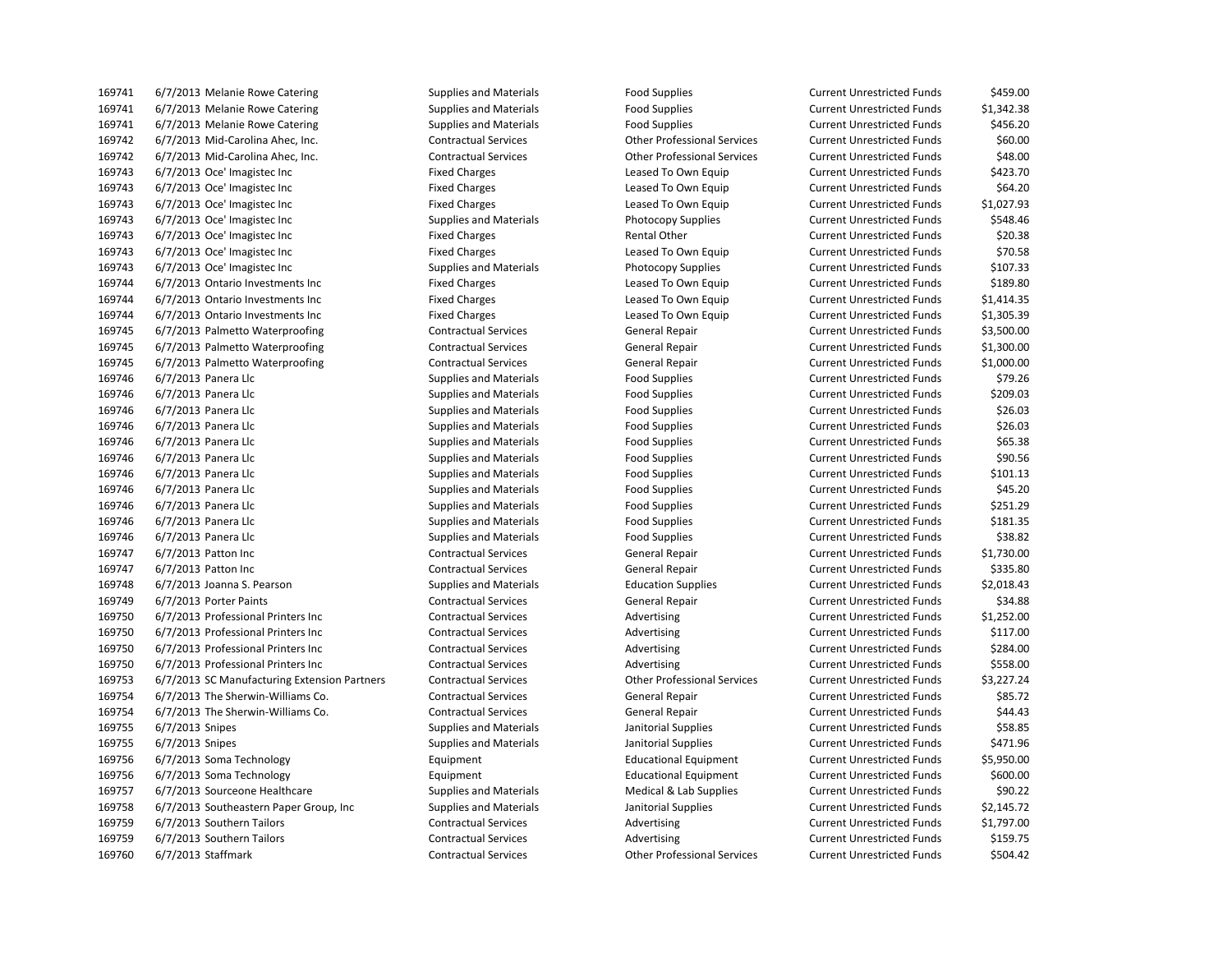6/7/2013 Staffmark Contractual Services Other Professional Services Current Unrestricted Funds \$504.42 6/7/2013 Staffmark Contractual Services Other Professional Services Current Unrestricted Funds \$574.77 6/7/2013 Staffmark Contractual Services Other Professional Services Current Unrestricted Funds \$255.40 6/7/2013 Staffmark Contractual Services Other Contractual Services Current Unrestricted Funds \$1,082.02 169761 6/7/2013 State Line Lighting Contractual Services General Repair Current Unrestricted Funds 54,093.71 6/7/2013 Strickland Hydraulics Llc Contractual Services General Repair Current Unrestricted Funds \$883.00 6/7/2013 Unified Av Systems Equipment Non Capitalized Equipment Current Unrestricted Funds \$904.05 6/7/2013 Unified Av Systems Equipment Non Capitalized Equipment Current Unrestricted Funds \$269.10 169763 6/7/2013 Unified Av Systems **Non Capitalized Equipment** Non Capitalized Equipment Current Unrestricted Funds \$166.93 6/7/2013 Unified Av Systems Equipment Non Capitalized Equipment Current Unrestricted Funds \$13.84 6/7/2013 Unified Av Systems Equipment Non Capitalized Equipment Current Unrestricted Funds \$43.16 6/7/2013 Unified Av Systems Equipment Non Capitalized Equipment Current Unrestricted Funds \$240.53 6/7/2013 Unified Av Systems Equipment Non Capitalized Equipment Current Unrestricted Funds \$13.85 6/7/2013 Unified Av Systems Equipment Non Capitalized Equipment Current Unrestricted Funds (\$0.01) 169764 6/7/2013 Unified Av Systems Supplies and Materials Current Restricted Funds Supplies Current Restricted Funds \$1,688.70 169764 6/7/2013 Unified Av Systems Supplies and Materials Current Restricted Funds \$3,377.40 169765 6/7/2013 Unified Av Systems Supplies and Materials Current Restricted Funds Seafter Supplies Current Restricted Funds Seafter Seafter Seafter Seafter Seafter Seafter Seafter Seafter Seafter Seafter Seafter Seafter S 6/7/2013 Unifirst Corporation Contractual Services Other Professional Services Current Unrestricted Funds \$59.95 6/7/2013 Unifirst Corporation Contractual Services Other Professional Services Current Unrestricted Funds \$59.95 6/7/2013 Ms. Emily H. Walker Contractual Services Other Professional Services Current Unrestricted Funds \$100.00 6/7/2013 West Group Equipment Library Books, Maps & Film Current Unrestricted Funds \$472.80 6/7/2013 West Group Equipment Library Books, Maps & Film Current Unrestricted Funds \$648.20 169769 6/7/2013 Winthrop University **Fixed Charges** Fixed Charges Rental Other Current Unrestricted Funds \$4,155.86 6/10/2013 Education to Go Contractual Services Other Professional Services Current Unrestricted Funds \$7,758.00 6/10/2013 Government Finance Officers Assoc Fixed Charges Dues & Membership Fees Current Unrestricted Funds \$280.00 6/10/2013 Office of Insurance Services Current Liabilities State Opt Life Current Unrestricted Funds \$6,221.96 169773 6/10/2013 Office of Insurance Services Current Liabilities Current Liabilities State Dental Employee Current Unrestricted Funds \$4,701.30 6/10/2013 Office of Insurance Services Current Liabilities State Insurance Employee Current Unrestricted Funds \$48,967.18 6/10/2013 Office of Insurance Services Current Liabilities Dep Life Insurance Current Unrestricted Funds \$109.12 6/10/2013 Office of Insurance Services Current Liabilities Supp Long Term Disability Current Unrestricted Funds \$1,644.82 6/10/2013 Office of Insurance Services Current Liabilities Dental Plus Employee Current Unrestricted Funds \$3,528.88 6/10/2013 Office of Insurance Services Current Liabilities Tobacco Surcharge Current Unrestricted Funds \$1,240.00 169773 6/10/2013 Office of Insurance Services Current Liabilities Current Liabilities State Vison Plan Current Unrestricted Funds \$1,477.04 6/10/2013 Surveillance, Resources, and Invest Contractual Services Other Professional Services Current Unrestricted Funds \$54.50 6/10/2013 Unc School of Dentistry Travel Out of State Registration Fees Current Unrestricted Funds \$1,870.00 6/12/2013 McNaughton Equipment Library Books, Maps & Film Current Unrestricted Funds \$1,690.50 6/12/2013 Specialty Risk Inc Fixed Charges Insurance Non-State Current Unrestricted Funds \$1,227.72 169779 6/12/2013 Metrolina Library Assoc Travel Travel Current Unrestricted Funds \$52.50 169779 6/12/2013 Metrolina Library Assoc Travel Travel Current Unrestricted Funds \$52.50 6/17/2013 Sysco Food Services of Charlotte Ll Supplies and Materials Food Supplies Current Unrestricted Funds \$1,257.43 6/17/2013 Sysco Food Services of Charlotte Ll Supplies and Materials Food Supplies Current Unrestricted Funds \$100.90 6/17/2013 Sysco Food Services of Charlotte Ll Supplies and Materials Food Supplies Current Unrestricted Funds \$1,307.53 6/17/2013 Sysco Food Services of Charlotte Ll Supplies and Materials Food Supplies Current Unrestricted Funds \$1,316.98 6/17/2013 Sysco Food Services of Charlotte Ll Supplies and Materials Food Supplies Current Unrestricted Funds \$1,281.36 6/19/2013 Boykin and Davis Llc Contractual Services Legal Services Current Unrestricted Funds \$914.13 6/19/2013 Carolina Public Relations/Marketing Contractual Services Other Professional Services Current Unrestricted Funds \$537.50 6/19/2013 City Club of Rock Hill Fixed Charges Dues & Membership Fees Current Unrestricted Funds \$58.33 6/19/2013 First Sun Eap Contractual Services Education & Training Serv Current Unrestricted Funds \$450.00 6/19/2013 Lancaster County Chamber of Commerc Supplies and Materials Food Supplies Current Unrestricted Funds \$20.00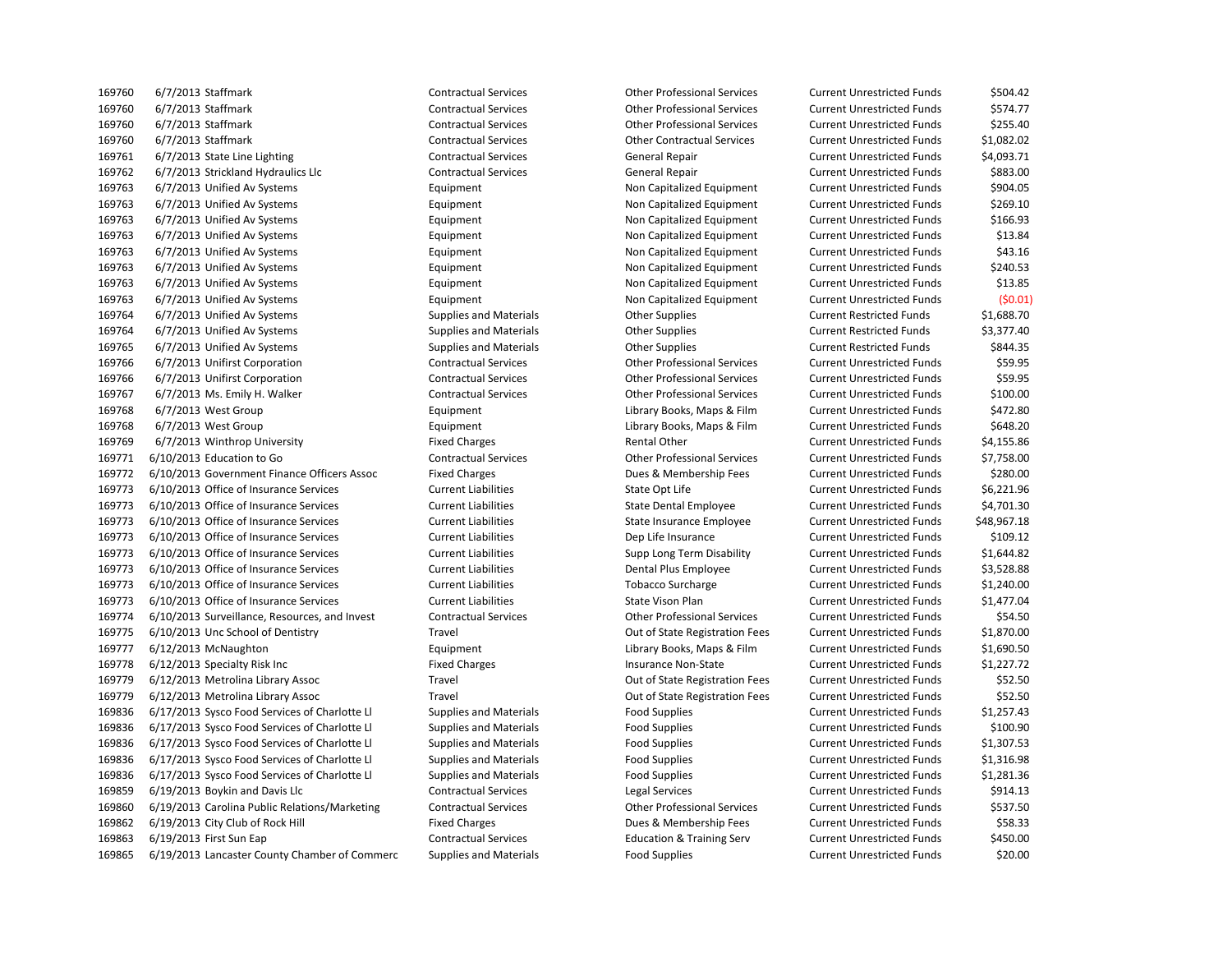| 169865 | 6/19/2013 Lancaster County Chamber of Commerc | Supplies and Materials        | Food Supplies                        | Current Unrestricted Funds        | \$20.00      |
|--------|-----------------------------------------------|-------------------------------|--------------------------------------|-----------------------------------|--------------|
| 169866 | 6/19/2013 Mc Alister's Deli                   | <b>Supplies and Materials</b> | <b>Food Supplies</b>                 | <b>Current Unrestricted Funds</b> | \$101.92     |
| 169867 | 6/19/2013 Nishie G's Cafe Inc                 | <b>Supplies and Materials</b> | <b>Food Supplies</b>                 | <b>Current Unrestricted Funds</b> | \$173.52     |
| 169868 | 6/19/2013 Parchment Inc                       | <b>Contractual Services</b>   | Data Processing Serv                 | <b>Current Restricted Funds</b>   | \$2,000.00   |
| 169871 | 6/19/2013 S C State Board for Tech and Comp E | <b>Contractual Services</b>   | <b>Education &amp; Training Serv</b> | <b>Current Unrestricted Funds</b> | \$731.25     |
| 169872 | 6/19/2013 Sysco Food Services of Charlotte Ll | <b>Supplies and Materials</b> | <b>Food Supplies</b>                 | <b>Current Unrestricted Funds</b> | \$1,531.42   |
| 169873 | 6/19/2013 Tom's Auto Painting & Body Shop, In | <b>Contractual Services</b>   | <b>General Repair</b>                | <b>Current Unrestricted Funds</b> | \$1,147.26   |
| 169874 | 6/20/2013 Bank of America                     | <b>Current Liabilities</b>    | A/P Bank of America                  | <b>Current Unrestricted Funds</b> | \$188,547.65 |
| 169875 | 6/20/2013 S C State Board for Tech and Comp E | <b>Contractual Services</b>   | <b>Other Contractual Services</b>    | <b>Current Unrestricted Funds</b> | \$6,590.00   |
| 169876 | 6/20/2013 Chester Metropolitan District       | <b>Contractual Services</b>   | Utilities                            | <b>Current Unrestricted Funds</b> | \$79.43      |
| 169876 | 6/20/2013 Chester Metropolitan District       | <b>Contractual Services</b>   | Utilities                            | <b>Current Unrestricted Funds</b> | \$255.47     |
| 169880 | 6/21/2013 Academic Marketing Services         | Supplies and Materials        | Postage                              | <b>Current Unrestricted Funds</b> | \$3,000.00   |
| 169880 | 6/21/2013 Academic Marketing Services         | <b>Supplies and Materials</b> | Postage                              | <b>Current Unrestricted Funds</b> | \$3,000.00   |
| 169880 | 6/21/2013 Academic Marketing Services         | <b>Supplies and Materials</b> | Postage                              | <b>Current Unrestricted Funds</b> | \$3,000.00   |
| 169880 | 6/21/2013 Academic Marketing Services         | <b>Supplies and Materials</b> | Postage                              | <b>Current Unrestricted Funds</b> | \$2,760.66   |
| 169881 | 6/24/2013 White Office Furniture              | <b>Supplies and Materials</b> | <b>Other Supplies</b>                | <b>Current Unrestricted Funds</b> | \$500.00     |
| 169881 | 6/24/2013 White Office Furniture              | <b>Supplies and Materials</b> | <b>Other Supplies</b>                | <b>Current Unrestricted Funds</b> | \$1,885.17   |
| 169881 | 6/24/2013 White Office Furniture              | <b>Supplies and Materials</b> | <b>Other Supplies</b>                | <b>Current Unrestricted Funds</b> | \$4,282.64   |
| 169881 | 6/24/2013 White Office Furniture              | <b>Supplies and Materials</b> | <b>Other Supplies</b>                | <b>Current Unrestricted Funds</b> | \$681.03     |
| 169881 | 6/24/2013 White Office Furniture              | <b>Supplies and Materials</b> | <b>Other Supplies</b>                | <b>Current Unrestricted Funds</b> | \$811.69     |
| 169881 | 6/24/2013 White Office Furniture              | <b>Supplies and Materials</b> | <b>Other Supplies</b>                | <b>Current Unrestricted Funds</b> | \$1,620.00   |
| 169881 | 6/24/2013 White Office Furniture              | <b>Supplies and Materials</b> | <b>Other Supplies</b>                | <b>Current Unrestricted Funds</b> | \$1,156.00   |
| 169881 | 6/24/2013 White Office Furniture              | <b>Supplies and Materials</b> | <b>Other Supplies</b>                | <b>Current Unrestricted Funds</b> | \$336.00     |
| 169881 | 6/24/2013 White Office Furniture              | <b>Supplies and Materials</b> | <b>Other Supplies</b>                | <b>Current Unrestricted Funds</b> | \$1,264.00   |
| 169881 | 6/24/2013 White Office Furniture              | <b>Supplies and Materials</b> | <b>Other Supplies</b>                | <b>Current Unrestricted Funds</b> | \$429.00     |
| 169881 | 6/24/2013 White Office Furniture              | <b>Supplies and Materials</b> | <b>Other Supplies</b>                | <b>Current Unrestricted Funds</b> | \$921.00     |
| 169881 | 6/24/2013 White Office Furniture              | Supplies and Materials        | <b>Other Supplies</b>                | <b>Current Unrestricted Funds</b> | \$460.50     |
| 169881 | 6/24/2013 White Office Furniture              | <b>Supplies and Materials</b> | <b>Other Supplies</b>                | <b>Current Unrestricted Funds</b> | \$2,005.50   |
| 169881 | 6/24/2013 White Office Furniture              | <b>Supplies and Materials</b> | <b>Other Supplies</b>                | <b>Current Unrestricted Funds</b> | \$196.50     |
| 169881 | 6/24/2013 White Office Furniture              | <b>Supplies and Materials</b> | <b>Other Supplies</b>                | <b>Current Unrestricted Funds</b> | \$646.50     |
| 169881 | 6/24/2013 White Office Furniture              | <b>Supplies and Materials</b> | <b>Other Supplies</b>                | <b>Current Unrestricted Funds</b> | \$405.00     |
| 169881 | 6/24/2013 White Office Furniture              | <b>Supplies and Materials</b> | Other Supplies                       | <b>Current Unrestricted Funds</b> | \$452.00     |
| 169881 | 6/24/2013 White Office Furniture              | <b>Supplies and Materials</b> | <b>Other Supplies</b>                | <b>Current Unrestricted Funds</b> | \$393.00     |
| 169881 | 6/24/2013 White Office Furniture              | <b>Supplies and Materials</b> | <b>Other Supplies</b>                | <b>Current Unrestricted Funds</b> | \$482.00     |
| 169881 | 6/24/2013 White Office Furniture              | <b>Supplies and Materials</b> | <b>Other Supplies</b>                | <b>Current Unrestricted Funds</b> | (50.01       |
| 169882 | 6/24/2013 4IMPRINT                            | <b>Contractual Services</b>   | Advertising                          | <b>Current Unrestricted Funds</b> | \$1,813.34   |
| 169883 | 6/24/2013 Adams Outdoor Advertising of Nc     | <b>Contractual Services</b>   | Advertising                          | <b>Current Unrestricted Funds</b> | \$1,500.00   |
| 169884 | 6/24/2013 Adams Services Llc                  | <b>Contractual Services</b>   | <b>Other Professional Services</b>   | <b>Current Unrestricted Funds</b> | \$535.00     |
| 169885 | 6/24/2013 Adams Services Llc                  | <b>Contractual Services</b>   | <b>General Repair</b>                | <b>Current Unrestricted Funds</b> | \$7,715.00   |
| 169885 | 6/24/2013 Adams Services Llc                  | <b>Contractual Services</b>   | <b>General Repair</b>                | <b>Current Unrestricted Funds</b> | \$1,500.00   |
| 169886 | 6/24/2013 Airgas Usa, Llc                     | <b>Supplies and Materials</b> | <b>Education Supplies</b>            | <b>Current Unrestricted Funds</b> | \$16.29      |
| 169887 | 6/24/2013 Airgas Usa, Llc                     | <b>Supplies and Materials</b> | <b>Education Supplies</b>            | <b>Current Unrestricted Funds</b> | \$3.26       |
| 169888 | 6/24/2013 Airgas Usa, Llc                     | Supplies and Materials        | <b>Education Supplies</b>            | <b>Current Unrestricted Funds</b> | \$81.45      |
| 169889 | 6/24/2013 Airgas Usa, Llc                     | <b>Contractual Services</b>   | <b>Other Professional Services</b>   | <b>Current Unrestricted Funds</b> | \$16.18      |
| 169890 | 6/24/2013 Airgas Usa, Llc                     | Equipment                     | <b>Educational Equipment</b>         | <b>Current Restricted Funds</b>   | \$34,345.10  |
| 169890 | 6/24/2013 Airgas Usa, Llc                     | Equipment                     | <b>Educational Equipment</b>         | <b>Current Restricted Funds</b>   | \$16,488.60  |
| 169890 | 6/24/2013 Airgas Usa, Llc                     | Equipment                     | <b>Educational Equipment</b>         | <b>Current Restricted Funds</b>   | \$13,050.40  |
| 169890 | 6/24/2013 Airgas Usa, Llc                     | Equipment                     | <b>Educational Equipment</b>         | <b>Current Restricted Funds</b>   | \$3,896.20   |
| 169890 | 6/24/2013 Airgas Usa, Llc                     | Equipment                     | <b>Educational Equipment</b>         | <b>Current Restricted Funds</b>   | \$29,722.20  |
|        |                                               |                               |                                      |                                   |              |

| d Supplies                          |
|-------------------------------------|
| d Supplies                          |
| d Supplies                          |
| a Processing Serv                   |
| <b>ucation &amp; Training Serv</b>  |
| d Supplies                          |
| neral Repair                        |
| <b>Bank of America</b>              |
| er Contractual Services             |
| lities                              |
| lities                              |
| stage                               |
| stage                               |
| stage                               |
| stage                               |
| er Supplies                         |
| er Supplies                         |
| er Supplies                         |
| er Supplies                         |
| er Supplies                         |
| er Supplies                         |
| er Supplies                         |
| er Supplies                         |
| er Supplies                         |
| er Supplies                         |
| er Supplies                         |
| er Supplies                         |
| er Supplies                         |
| er Supplies                         |
| er Supplies                         |
| er Supplies                         |
| er Supplies                         |
| er Supplies                         |
| er Supplies                         |
| er Supplies                         |
| vertising                           |
| vertising                           |
| er Professional Services            |
| neral Repair                        |
|                                     |
| neral Repair                        |
| ucation Supplies<br>cation Supplies |
|                                     |
| ucation Supplies                    |
| er Professional Services            |
| ucational Equipment                 |
| ucational Equipment                 |
| ucational Equipment                 |
| ucational Equipment                 |
| ucational Equipment                 |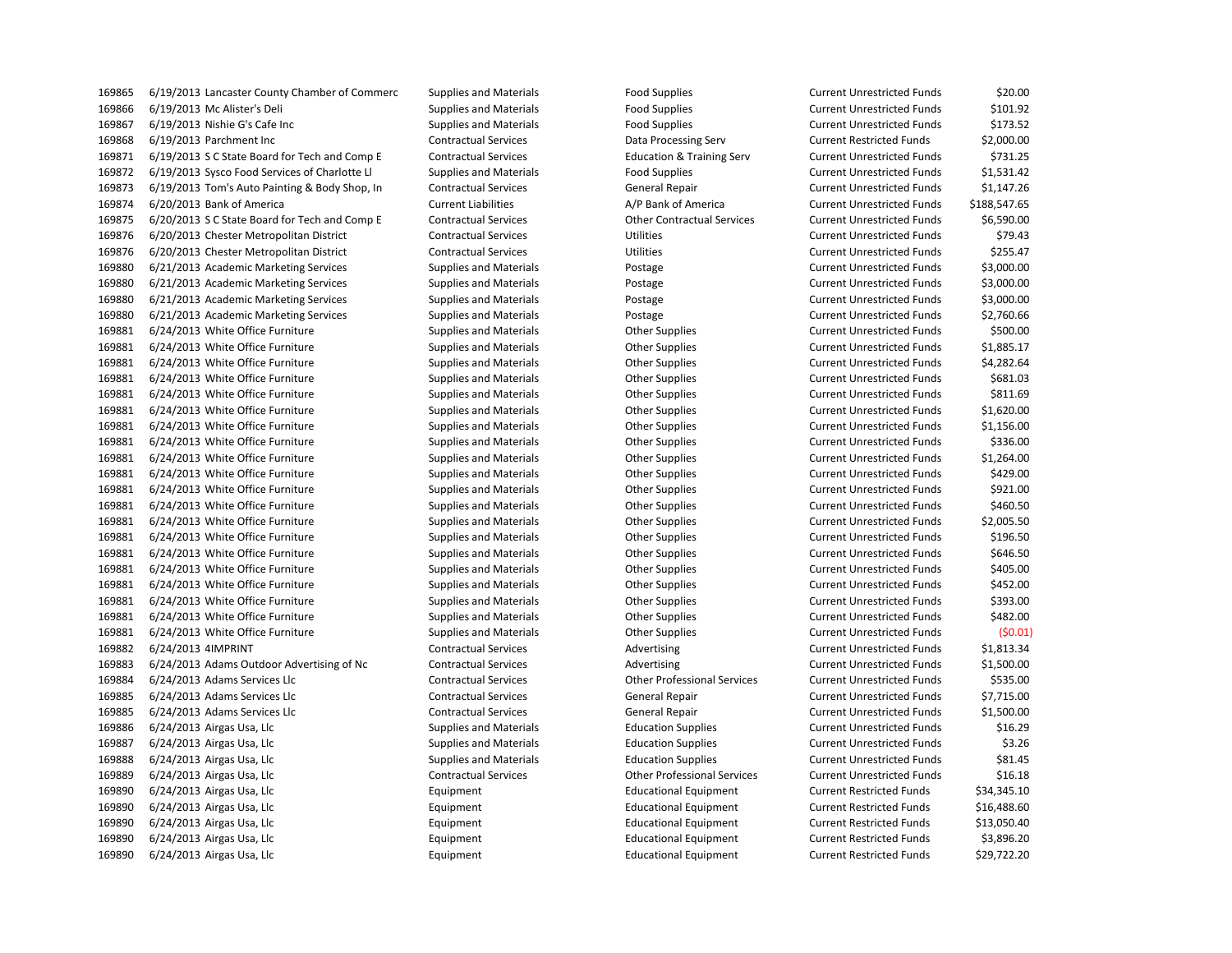6/24/2013 Airgas Usa, Llc Equipment Educational Equipment Current Restricted Funds \$0.01 6/24/2013 Airgas Usa, Llc Supplies and Materials Education Supplies Current Unrestricted Funds \$382.17 6/24/2013 Airgas Usa, Llc Supplies and Materials Education Supplies Current Unrestricted Funds \$155.82 6/24/2013 Airgas Usa, Llc Supplies and Materials Education Supplies Current Unrestricted Funds \$275.56 6/24/2013 Airgas Usa, Llc Supplies and Materials Education Supplies Current Unrestricted Funds \$315.48 6/24/2013 American Pen and Panel Supplies and Materials Other Supplies Current Unrestricted Funds \$265.00 6/24/2013 American Pen and Panel Supplies and Materials Other Supplies Current Unrestricted Funds \$409.00 169893 6/24/2013 Anderson Stamp and Engraving Supplies and Materials Other Supplies Current Unrestricted Funds \$47.56 6/24/2013 Baker and Taylor Equipment Library Books, Maps & Film Current Unrestricted Funds \$12.61 6/24/2013 Baker and Taylor Equipment Library Books, Maps & Film Current Unrestricted Funds \$12.61 6/24/2013 Baker and Taylor Equipment Library Books, Maps & Film Current Unrestricted Funds \$72.69 6/24/2013 Baker and Taylor Equipment Library Books, Maps & Film Current Unrestricted Funds (\$20.21) 169895 6/24/2013 Bi Lo Supplies and Materials Food Supplies Current Unrestricted Funds \$368.82 6/24/2013 Boans Locksmith Shop Contractual Services Other Professional Services Current Unrestricted Funds \$125.00 169897 6/24/2013 Canteen Vending Supplies and Materials Food Supplies Food Supplies Current Unrestricted Funds \$253.89 6/24/2013 Caretaker Management Service Inc Contractual Services Other Professional Services Current Unrestricted Funds \$850.00 6/24/2013 City Electric Accounts - Sc Contractual Services Other Professional Services Current Unrestricted Funds \$169.49 6/24/2013 City Electric Accounts - Sc Contractual Services General Repair Current Unrestricted Funds \$23.86 169900 6/24/2013 City Electric Accounts - Sc Contractual Services General Repair Current Unrestricted Funds \$413.86 169900 6/24/2013 City Electric Accounts - Sc Contractual Services General Repair Current Unrestricted Funds \$70.30 6/24/2013 City Electric Accounts - Sc Contractual Services General Repair Current Unrestricted Funds \$174.19 6/24/2013 Clean Windows Unlimited Contractual Services Other Contractual Services Current Unrestricted Funds \$4,200.00 6/24/2013 Clean Windows Unlimited Contractual Services Other Professional Services Current Unrestricted Funds \$3,875.00 6/24/2013 Community College Survey of Student Contractual Services Other Contractual Services Current Unrestricted Funds \$5,600.00 6/24/2013 Community College Survey of Student Contractual Services Other Contractual Services Current Unrestricted Funds \$950.00 6/24/2013 Davis & Floyd, Inc. Permanent Improvements Fees, Arch, Eng & Other Master Plan \$17,100.00 6/24/2013 Education to Go Contractual Services Other Professional Services Current Unrestricted Funds \$650.00 169906 6/24/2013 Ferguson Enterprises No 34 Contractual Services General Repair Current Unrestricted Funds \$76.53 169907 6/24/2013 Fisher Scientific **Exercise Equipment** Equipment Non Capitalized Equipment Current Restricted Funds \$3,885.02 6/24/2013 Forms and Supply Inc Supplies and Materials Education Supplies Current Unrestricted Funds \$854.88 6/24/2013 Fort Mill B B Q Comp. Supplies and Materials Food Supplies Current Unrestricted Funds \$390.52 6/24/2013 Fort Mill B B Q Comp. Supplies and Materials Food Supplies Current Unrestricted Funds \$390.52 6/24/2013 Fortune Academy Inc Contractual Services Other Professional Services Current Unrestricted Funds \$1,549.10 6/24/2013 Goodwyn Mills and Cawood, Inc Permanent Improvements Other Permanent Imp State Def Maintenance \$2,280.00 6/24/2013 Goodwyn Mills and Cawood, Inc Permanent Improvements Other Permanent Imp State Def Maintenance \$920.51 169912 6/24/2013 Graybar Electric Co Contractual Services General Repair Current Unrestricted Funds \$30.30 6/24/2013 Graybar Electric Co Contractual Services General Repair Current Unrestricted Funds \$135.74 169912 6/24/2013 Graybar Electric Co Contractual Services General Repair Current Unrestricted Funds \$61.20 6/24/2013 Graybar Electric Co Contractual Services General Repair Current Unrestricted Funds \$111.71 6/24/2013 Honey Baked Ham Company Supplies and Materials Food Supplies Current Unrestricted Funds \$70.21 6/24/2013 Honey Baked Ham Company Supplies and Materials Food Supplies Current Unrestricted Funds \$0.01 6/24/2013 Honey Baked Ham Company Supplies and Materials Education Supplies Current Unrestricted Funds \$177.78 6/24/2013 Honey Baked Ham Company Supplies and Materials Food Supplies Current Unrestricted Funds \$88.08 6/24/2013 Honey Baked Ham Company Supplies and Materials Food Supplies Current Unrestricted Funds \$364.09 6/24/2013 Honey Baked Ham Company Supplies and Materials Food Supplies Current Unrestricted Funds \$177.06 6/24/2013 Honey Baked Ham Company Supplies and Materials Food Supplies Current Unrestricted Funds \$159.97 6/24/2013 Honey Baked Ham Company Supplies and Materials Food Supplies Current Unrestricted Funds \$177.06 6/24/2013 Honey Baked Ham Company Supplies and Materials Food Supplies Current Unrestricted Funds \$23.37 6/24/2013 Honey Baked Ham Company Supplies and Materials Food Supplies Current Unrestricted Funds \$23.82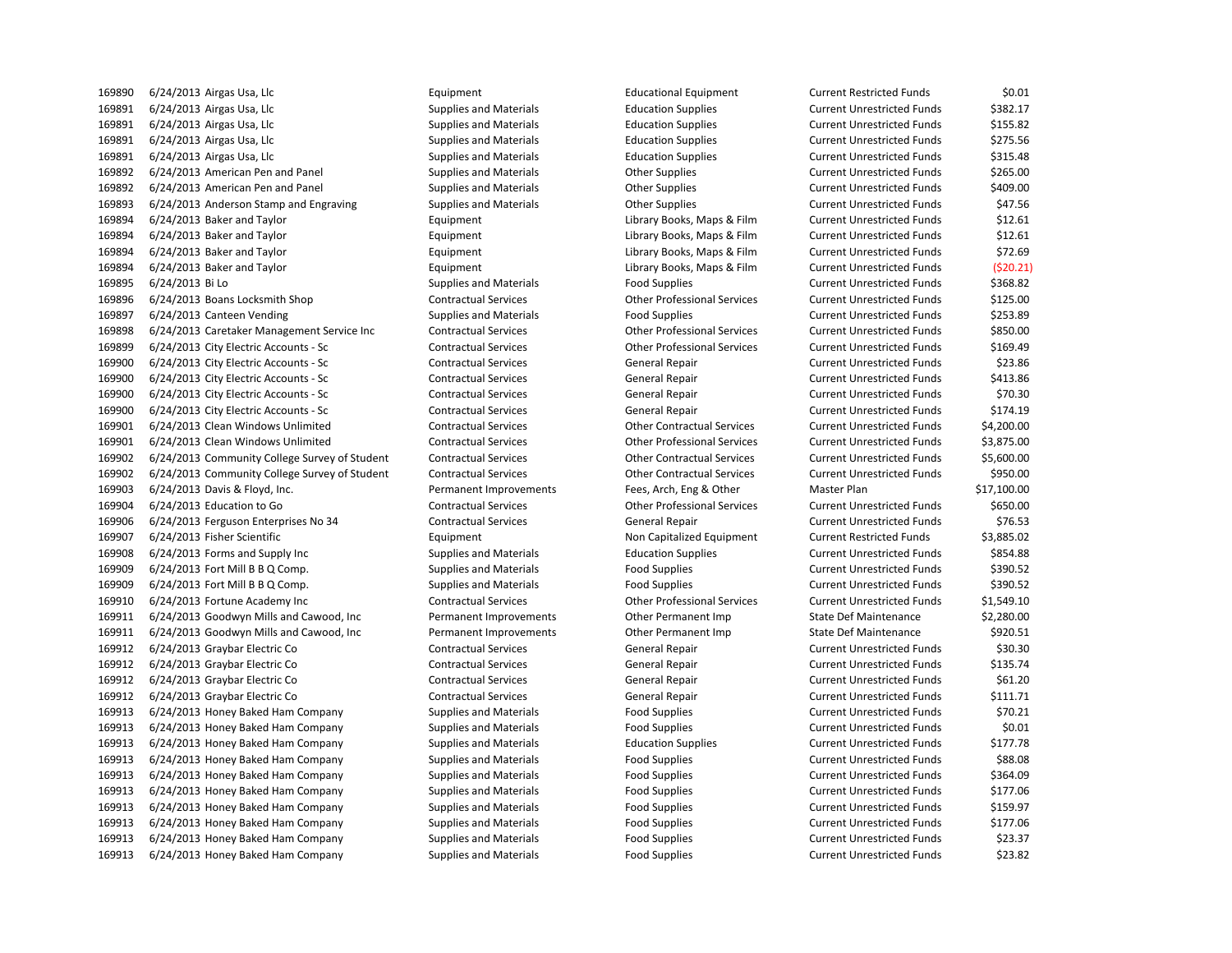6/24/2013 International Business MacHines Supplies and Materials Data Processing Supplies Current Unrestricted Funds \$2,108.00 6/24/2013 Jacksons Kitchen Supplies and Materials Food Supplies Current Unrestricted Funds \$395.80 6/24/2013 Jacksons Kitchen Supplies and Materials Food Supplies Current Unrestricted Funds \$395.80 6/24/2013 Larry Lovett Contractual Services Other Professional Services Current Unrestricted Funds \$135.00 169917 6/24/2013 Lowes Home Centers Contractual Services General Repair Current Unrestricted Funds 5256.89 169917 6/24/2013 Lowes Home Centers Supplies and Materials Maintenance Supplies Current Unrestricted Funds \$1,234.05 169918 6/24/2013 Melanie Rowe Catering Supplies and Materials Food Supplies Food Supplies Current Unrestricted Funds \$60.75 169918 6/24/2013 Melanie Rowe Catering Supplies and Materials Food Supplies Current Unrestricted Funds \$1,342.38 6/24/2013 Melanie Rowe Catering Supplies and Materials Food Supplies Current Unrestricted Funds \$1,342.38 6/24/2013 Metrographics Contractual Services Printing Current Unrestricted Funds \$670.00 6/24/2013 Metrographics Contractual Services Printing Current Unrestricted Funds \$20.00 6/24/2013 Mid-Carolina Ahec, Inc. Contractual Services Other Professional Services Current Unrestricted Funds \$64.00 6/24/2013 Mid-Carolina Ahec, Inc. Contractual Services Other Professional Services Current Unrestricted Funds \$48.00 6/24/2013 Msc Industrial Supply Comp Equipment Educational Equipment Current Unrestricted Funds \$25,002.12 6/24/2013 Oce' Imagistec Inc Fixed Charges Rental Other Current Unrestricted Funds \$43.43 169922 6/24/2013 Oce' Imagistec Inc Current Unrestricted Funds \$19.58 6/24/2013 Ontario Investments Inc Fixed Charges Leased To Own Equip Current Unrestricted Funds \$196.64 6/24/2013 Ontario Investments Inc Fixed Charges Rental Other Current Unrestricted Funds \$156.22 6/24/2013 Panera Llc Supplies and Materials Food Supplies Current Unrestricted Funds \$90.56 6/24/2013 Panera Llc Supplies and Materials Food Supplies Current Unrestricted Funds \$90.56 169925 6/24/2013 Panera Llc Supplies and Materials Food Supplies Current Unrestricted Funds \$45.20 6/24/2013 Panera Llc Supplies and Materials Food Supplies Current Unrestricted Funds \$304.82 6/24/2013 Panera Llc Supplies and Materials Food Supplies Current Unrestricted Funds \$90.56 6/24/2013 Panera Llc Supplies and Materials Food Supplies Current Unrestricted Funds \$251.29 6/24/2013 Panera Llc Supplies and Materials Food Supplies Current Unrestricted Funds \$101.13 169925 6/24/2013 Panera Llc Supplies and Materials Food Supplies Current Unrestricted Funds \$181.04 169926 6/24/2013 Patton Inc Contractual Services General Repair Current Unrestricted Funds 5238.50 169927 6/24/2013 Porter Paints **Current Contractual Services** General Repair Current Unrestricted Funds \$19.52 169927 6/24/2013 Porter Paints **Cancel Contractual Services** General Repair Current Unrestricted Funds 511.97 169927 6/24/2013 Porter Paints **Cancel Contractual Services** General Repair Current Unrestricted Funds \$14.00 6/24/2013 Professional Printers Inc Contractual Services Printing Current Unrestricted Funds \$2,179.00 6/24/2013 Quality Cleaning Janitor Services, Contractual Services Other Professional Services Current Unrestricted Funds \$395.00 6/24/2013 Record Storage Systems Contractual Services Data Processing Serv Current Unrestricted Funds \$146.20 6/24/2013 S C State Board for Tech and Comp E Contractual Services Other Contractual Services Current Unrestricted Funds \$5,703.75 6/24/2013 SC Manufacturing Extension Partners Contractual Services Other Professional Services Current Unrestricted Funds \$1,600.00 6/24/2013 Sign Techniques Contractual Services General Repair Current Unrestricted Funds \$62.06 6/24/2013 Snipes Supplies and Materials Janitorial Supplies Current Unrestricted Funds \$670.16 6/24/2013 Softdocs Inc Equipment Educational Equipment Current Unrestricted Funds \$4,995.00 6/24/2013 Softdocs Inc Equipment Educational Equipment Current Unrestricted Funds \$44.62 6/24/2013 Software Hardware Intergration Inte Supplies and Materials Education Supplies Current Unrestricted Funds \$525.00 6/24/2013 Software Hardware Intergration Inte Supplies and Materials Education Supplies Current Unrestricted Funds \$16.37 6/24/2013 Software Hardware Intergration Inte Supplies and Materials Education Supplies Current Unrestricted Funds \$784.80 6/24/2013 Software Hardware Intergration Inte Supplies and Materials Education Supplies Current Unrestricted Funds \$16.37 6/24/2013 Software Hardware Intergration Inte Supplies and Materials Education Supplies Current Unrestricted Funds (\$0.01) 6/24/2013 Southeastern Paper Group, Inc Supplies and Materials Janitorial Supplies Current Unrestricted Funds \$2,045.95 6/24/2013 Southwest Direct Contractual Services Printing Current Unrestricted Funds \$803.00 6/24/2013 Southwest Direct Contractual Services Printing Current Unrestricted Funds \$325.53 6/24/2013 Southwest Direct Contractual Services Printing Current Unrestricted Funds \$189.00

6/24/2013 Honey Baked Ham Company Supplies and Materials Food Supplies Current Unrestricted Funds \$88.09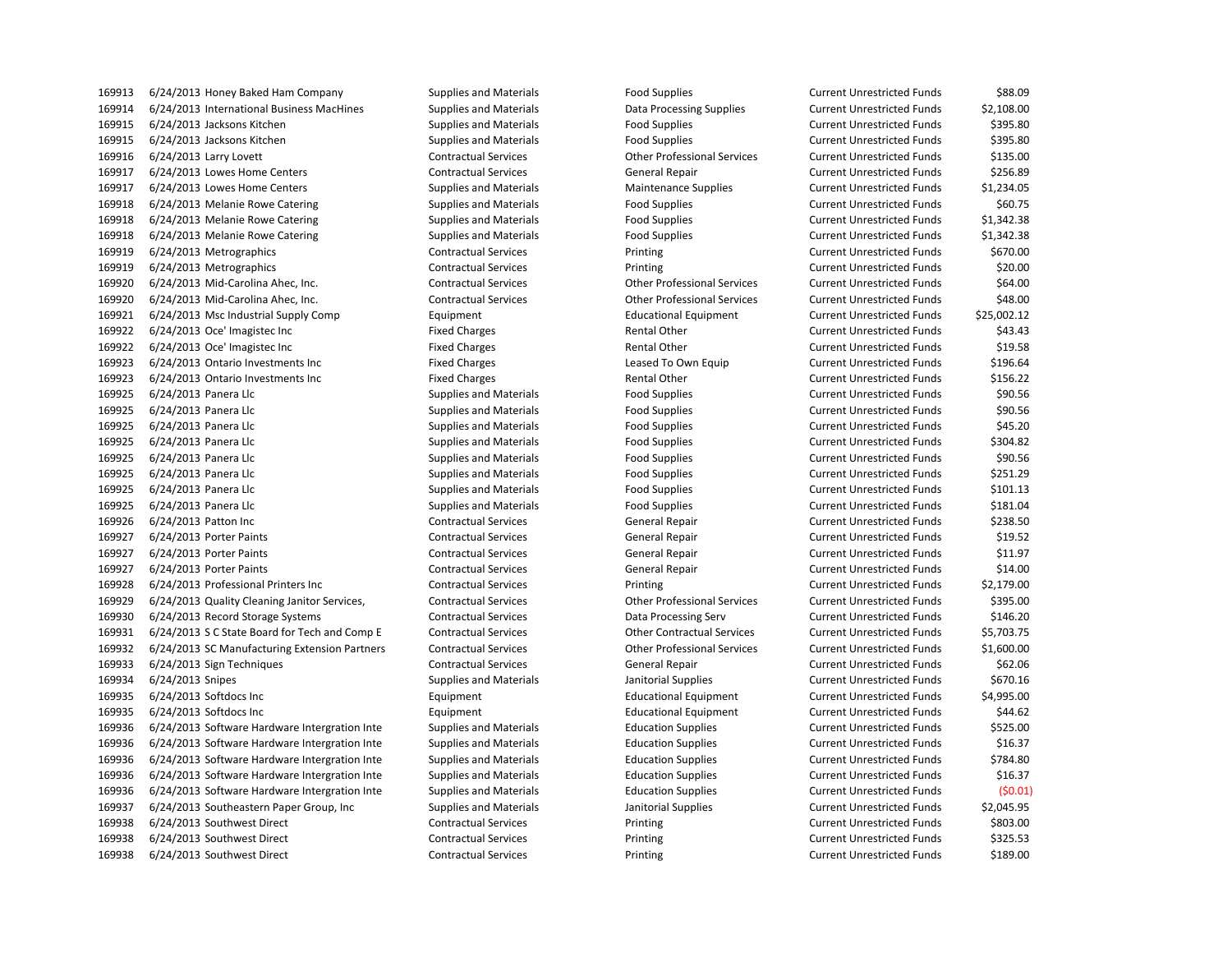| 105530 | UZ47 ZUIS SUULIIWESL DIIELL                  | CUIILI dULUdI JEI VILE:     | <b>FIIIIUIE</b>                    | CUITEIIL UIII ESLIILLEU FUIIUS    | <b>JOJJ.UL</b> |
|--------|----------------------------------------------|-----------------------------|------------------------------------|-----------------------------------|----------------|
| 169939 | 6/24/2013 Staffmark                          | <b>Contractual Services</b> | <b>Other Professional Services</b> | <b>Current Unrestricted Funds</b> | \$498.03       |
| 169939 | 6/24/2013 Staffmark                          | <b>Contractual Services</b> | <b>Other Professional Services</b> | <b>Current Unrestricted Funds</b> | \$103.50       |
| 169939 | 6/24/2013 Staffmark                          | <b>Contractual Services</b> | <b>Other Contractual Services</b>  | <b>Current Unrestricted Funds</b> | \$1,105.48     |
| 169939 | 6/24/2013 Staffmark                          | <b>Contractual Services</b> | <b>Other Professional Services</b> | <b>Current Unrestricted Funds</b> | \$255.40       |
| 169940 | 6/24/2013 U Save Auto Rental                 | Travel                      | Travel                             | <b>Current Unrestricted Funds</b> | \$128.69       |
| 169940 | 6/24/2013 U Save Auto Rental                 | Travel                      | Travel                             | <b>Current Unrestricted Funds</b> | \$55.03        |
| 169940 | 6/24/2013 U Save Auto Rental                 | Travel                      | Travel                             | <b>Current Unrestricted Funds</b> | \$207.42       |
| 169940 | 6/24/2013 U Save Auto Rental                 | Travel                      | Travel                             | <b>Current Unrestricted Funds</b> | \$170.39       |
| 169940 | 6/24/2013 U Save Auto Rental                 | Travel                      | Travel                             | <b>Current Unrestricted Funds</b> | \$50.30        |
| 169940 | 6/24/2013 U Save Auto Rental                 | Travel                      | Travel                             | <b>Current Unrestricted Funds</b> | \$62.47        |
| 169940 | 6/24/2013 U Save Auto Rental                 | Travel                      | Travel                             | <b>Current Unrestricted Funds</b> | \$173.33       |
| 169940 | 6/24/2013 U Save Auto Rental                 | Travel                      | Travel                             | <b>Current Unrestricted Funds</b> | \$54.88        |
| 169940 | 6/24/2013 U Save Auto Rental                 | Travel                      | Travel                             | <b>Current Unrestricted Funds</b> | \$155.57       |
| 169941 | 6/24/2013 Unifirst Corporation               | <b>Contractual Services</b> | <b>Other Professional Services</b> | <b>Current Unrestricted Funds</b> | \$60.85        |
| 169942 | 6/24/2013 Waste Management of the Carolinas  | <b>Contractual Services</b> | <b>Utilities</b>                   | <b>Current Unrestricted Funds</b> | \$185.81       |
| 169945 | 6/24/2013 York Technical College Foundation  | <b>Fixed Charges</b>        | Rent Non State                     | <b>Current Unrestricted Funds</b> | \$1,666.66     |
| 169945 | 6/24/2013 York Technical College Foundation  | <b>Fixed Charges</b>        | <b>Rent Non State</b>              | <b>Current Unrestricted Funds</b> | \$1,666.66     |
| 169945 | 6/24/2013 York Technical College Foundation  | <b>Fixed Charges</b>        | Rent Non State                     | <b>Current Unrestricted Funds</b> | \$1,607.53     |
| 169945 | 6/24/2013 York Technical College Foundation  | <b>Fixed Charges</b>        | <b>Rent Non State</b>              | <b>Current Unrestricted Funds</b> | \$3,082.37     |
| 169946 | 6/26/2013 Barnes and Noble College Bookstore |                             |                                    |                                   | \$674.48       |
|        |                                              | <b>Current Liabilities</b>  | A/P Student Barnes & Noble         | <b>Current Unrestricted Funds</b> |                |
| 169946 | 6/26/2013 Barnes and Noble College Bookstore | <b>Current Liabilities</b>  | A/P Student Barnes & Noble         | <b>Current Unrestricted Funds</b> | \$154,379.16   |
| 169947 | 6/26/2013 Barnes and Noble College Bookstore | <b>Current Liabilities</b>  | A/P CE Students Barnes & Noble     | <b>Current Unrestricted Funds</b> | \$1,535.35     |
| 169947 | 6/26/2013 Barnes and Noble College Bookstore | <b>Current Liabilities</b>  | A/P CE Students Barnes & Noble     | <b>Current Unrestricted Funds</b> | \$149.60       |
| 169948 | 6/26/2013 Barnes and Noble College Bookstore | <b>Current Liabilities</b>  | A/P College Barnes & Noble         | <b>Current Unrestricted Funds</b> | \$4,073.38     |
| 169949 | 6/26/2013 Business Card                      | Travel                      | In State Lodging                   | <b>Current Unrestricted Funds</b> | \$270.30       |
| 169949 | 6/26/2013 Business Card                      | Travel                      | In State Lodging                   | <b>Current Unrestricted Funds</b> | \$73.92        |
| 169949 | 6/26/2013 Business Card                      | Travel                      | In State Lodging                   | <b>Current Unrestricted Funds</b> | \$241.98       |
| 169950 | 6/26/2013 Business Card                      | Travel                      | In State Lodging                   | <b>Current Unrestricted Funds</b> | \$385.64       |
| 169950 | 6/26/2013 Business Card                      | Travel                      | In State Transportation            | <b>Current Unrestricted Funds</b> | \$128.70       |
| 169950 | 6/26/2013 Business Card                      | Travel                      | In State Misc Travel Exp           | <b>Current Unrestricted Funds</b> | \$75.08        |
| 169950 | 6/26/2013 Business Card                      | Travel                      | In State Lodging                   | <b>Current Unrestricted Funds</b> | \$164.90       |
| 169950 | 6/26/2013 Business Card                      | Travel                      | In State Misc Travel Exp           | <b>Current Unrestricted Funds</b> | \$6.00         |
| 169950 | 6/26/2013 Business Card                      | Travel                      | Out of State Air Trans             | <b>Current Unrestricted Funds</b> | \$50.00        |
| 169950 | 6/26/2013 Business Card                      | Travel                      | Out of State Other Trans           | <b>Current Unrestricted Funds</b> | \$25.45        |
| 169950 | 6/26/2013 Business Card                      | Travel                      | Out of State Misc Travel           | <b>Current Unrestricted Funds</b> | \$20.00        |
| 169950 | 6/26/2013 Business Card                      | Travel                      | Out of State Lodging               | <b>Current Unrestricted Funds</b> | \$854.94       |
| 169950 | 6/26/2013 Business Card                      | Travel                      | In State Lodging                   | <b>Current Unrestricted Funds</b> | \$456.27       |
| 169950 | 6/26/2013 Business Card                      | Travel                      | In State Misc Travel Exp           | <b>Current Unrestricted Funds</b> | \$33.62        |
| 169950 | 6/26/2013 Business Card                      | Travel                      | Out of State Air Trans             | <b>Current Unrestricted Funds</b> | \$50.00        |
| 169950 | 6/26/2013 Business Card                      | Travel                      | Out of State Other Trans           | <b>Current Unrestricted Funds</b> | \$72.00        |
| 169950 | 6/26/2013 Business Card                      | Travel                      | Out of State Lodging               | <b>Current Unrestricted Funds</b> | \$246.34       |
| 169950 | 6/26/2013 Business Card                      | Travel                      | Out of State Misc Travel           | <b>Current Unrestricted Funds</b> | \$21.00        |
| 169951 | 6/26/2013 Business Card                      | Travel                      | Out of State Other Trans           | <b>Current Unrestricted Funds</b> | \$68.40        |
| 169951 | 6/26/2013 Business Card                      | Travel                      | Out of State Lodging               | <b>Current Unrestricted Funds</b> | \$615.74       |
| 169951 | 6/26/2013 Business Card                      | Travel                      | Out of State Misc Travel           | <b>Current Unrestricted Funds</b> | \$21.00        |
| 169951 | 6/26/2013 Business Card                      | Travel                      | Out of State Air Trans             | <b>Current Unrestricted Funds</b> | \$50.00        |
| 169951 | 6/26/2013 Business Card                      | Travel                      | Out of State Other Trans           | <b>Current Unrestricted Funds</b> | \$55.70        |
| 169951 | 6/26/2013 Business Card                      | Travel                      | Out of State Lodging               | <b>Current Unrestricted Funds</b> | \$563.43       |
|        |                                              |                             |                                    |                                   |                |

| 169938 | 6/24/2013 Southwest Direct                   | <b>Contractual Services</b> | Printing                           | <b>Current Unrestricted Funds</b> | \$839.00     |
|--------|----------------------------------------------|-----------------------------|------------------------------------|-----------------------------------|--------------|
| 169939 | 6/24/2013 Staffmark                          | <b>Contractual Services</b> | <b>Other Professional Services</b> | <b>Current Unrestricted Funds</b> | \$498.03     |
| 169939 | 6/24/2013 Staffmark                          | <b>Contractual Services</b> | <b>Other Professional Services</b> | <b>Current Unrestricted Funds</b> | \$103.50     |
| 169939 | 6/24/2013 Staffmark                          | <b>Contractual Services</b> | <b>Other Contractual Services</b>  | <b>Current Unrestricted Funds</b> | \$1,105.48   |
| 169939 | 6/24/2013 Staffmark                          | <b>Contractual Services</b> | <b>Other Professional Services</b> | <b>Current Unrestricted Funds</b> | \$255.40     |
| 169940 | 6/24/2013 U Save Auto Rental                 | Travel                      | Travel                             | <b>Current Unrestricted Funds</b> | \$128.69     |
| 169940 | 6/24/2013 U Save Auto Rental                 | Travel                      | Travel                             | <b>Current Unrestricted Funds</b> | \$55.03      |
| 169940 | 6/24/2013 U Save Auto Rental                 | Travel                      | Travel                             | <b>Current Unrestricted Funds</b> | \$207.42     |
| 169940 | 6/24/2013 U Save Auto Rental                 | Travel                      | Travel                             | <b>Current Unrestricted Funds</b> | \$170.39     |
| 169940 | 6/24/2013 U Save Auto Rental                 | Travel                      | Travel                             | <b>Current Unrestricted Funds</b> | \$50.30      |
| 169940 | 6/24/2013 U Save Auto Rental                 | Travel                      | Travel                             | <b>Current Unrestricted Funds</b> | \$62.47      |
| 169940 | 6/24/2013 U Save Auto Rental                 | Travel                      | Travel                             | <b>Current Unrestricted Funds</b> | \$173.33     |
| 169940 | 6/24/2013 U Save Auto Rental                 | Travel                      | Travel                             | <b>Current Unrestricted Funds</b> | \$54.88      |
| 169940 | 6/24/2013 U Save Auto Rental                 | Travel                      | Travel                             | <b>Current Unrestricted Funds</b> | \$155.57     |
| 169941 | 6/24/2013 Unifirst Corporation               | <b>Contractual Services</b> | <b>Other Professional Services</b> | <b>Current Unrestricted Funds</b> | \$60.85      |
| 169942 | 6/24/2013 Waste Management of the Carolinas  | <b>Contractual Services</b> | Utilities                          | <b>Current Unrestricted Funds</b> | \$185.81     |
| 169945 | 6/24/2013 York Technical College Foundation  | <b>Fixed Charges</b>        | Rent Non State                     | <b>Current Unrestricted Funds</b> | \$1,666.66   |
| 169945 | 6/24/2013 York Technical College Foundation  | <b>Fixed Charges</b>        | Rent Non State                     | <b>Current Unrestricted Funds</b> | \$1,666.66   |
| 169945 | 6/24/2013 York Technical College Foundation  | <b>Fixed Charges</b>        | <b>Rent Non State</b>              | <b>Current Unrestricted Funds</b> | \$1,607.53   |
| 169945 | 6/24/2013 York Technical College Foundation  | <b>Fixed Charges</b>        | <b>Rent Non State</b>              | <b>Current Unrestricted Funds</b> | \$3,082.37   |
| 169946 | 6/26/2013 Barnes and Noble College Bookstore | <b>Current Liabilities</b>  | A/P Student Barnes & Noble         | <b>Current Unrestricted Funds</b> | \$674.48     |
| 169946 | 6/26/2013 Barnes and Noble College Bookstore | <b>Current Liabilities</b>  | A/P Student Barnes & Noble         | <b>Current Unrestricted Funds</b> | \$154,379.16 |
| 169947 | 6/26/2013 Barnes and Noble College Bookstore | <b>Current Liabilities</b>  | A/P CE Students Barnes & Noble     | <b>Current Unrestricted Funds</b> | \$1,535.35   |
| 169947 | 6/26/2013 Barnes and Noble College Bookstore | <b>Current Liabilities</b>  | A/P CE Students Barnes & Noble     | <b>Current Unrestricted Funds</b> | \$149.60     |
| 169948 | 6/26/2013 Barnes and Noble College Bookstore | <b>Current Liabilities</b>  | A/P College Barnes & Noble         | <b>Current Unrestricted Funds</b> | \$4,073.38   |
| 169949 | 6/26/2013 Business Card                      | Travel                      | In State Lodging                   | <b>Current Unrestricted Funds</b> | \$270.30     |
| 169949 | 6/26/2013 Business Card                      | Travel                      | In State Lodging                   | <b>Current Unrestricted Funds</b> | \$73.92      |
| 169949 | 6/26/2013 Business Card                      | Travel                      | In State Lodging                   | <b>Current Unrestricted Funds</b> | \$241.98     |
| 169950 | 6/26/2013 Business Card                      | Travel                      | In State Lodging                   | <b>Current Unrestricted Funds</b> | \$385.64     |
| 169950 | 6/26/2013 Business Card                      | Travel                      | In State Transportation            | <b>Current Unrestricted Funds</b> | \$128.70     |
| 169950 | 6/26/2013 Business Card                      | Travel                      | In State Misc Travel Exp           | <b>Current Unrestricted Funds</b> | \$75.08      |
| 169950 | 6/26/2013 Business Card                      | Travel                      | In State Lodging                   | <b>Current Unrestricted Funds</b> | \$164.90     |
| 169950 | 6/26/2013 Business Card                      | Travel                      | In State Misc Travel Exp           | <b>Current Unrestricted Funds</b> | \$6.00       |
| 169950 | 6/26/2013 Business Card                      | Travel                      | Out of State Air Trans             | <b>Current Unrestricted Funds</b> | \$50.00      |
| 169950 | 6/26/2013 Business Card                      | Travel                      | Out of State Other Trans           | <b>Current Unrestricted Funds</b> | \$25.45      |
| 169950 | 6/26/2013 Business Card                      | Travel                      | Out of State Misc Travel           | <b>Current Unrestricted Funds</b> | \$20.00      |
| 169950 | 6/26/2013 Business Card                      | Travel                      | Out of State Lodging               | <b>Current Unrestricted Funds</b> | \$854.94     |
| 169950 | 6/26/2013 Business Card                      | Travel                      | In State Lodging                   | <b>Current Unrestricted Funds</b> | \$456.27     |
| 169950 | 6/26/2013 Business Card                      | Travel                      | In State Misc Travel Exp           | <b>Current Unrestricted Funds</b> | \$33.62      |
| 169950 | 6/26/2013 Business Card                      | Travel                      | Out of State Air Trans             | <b>Current Unrestricted Funds</b> | \$50.00      |
| 169950 | 6/26/2013 Business Card                      | Travel                      | Out of State Other Trans           | <b>Current Unrestricted Funds</b> | \$72.00      |
| 169950 | 6/26/2013 Business Card                      | Travel                      | Out of State Lodging               | <b>Current Unrestricted Funds</b> | \$246.34     |
| 169950 | 6/26/2013 Business Card                      | Travel                      | Out of State Misc Travel           | <b>Current Unrestricted Funds</b> | \$21.00      |
| 169951 | 6/26/2013 Business Card                      | Travel                      | Out of State Other Trans           | <b>Current Unrestricted Funds</b> | \$68.40      |
| 169951 | 6/26/2013 Business Card                      | Travel                      | Out of State Lodging               | <b>Current Unrestricted Funds</b> | \$615.74     |
| 169951 | 6/26/2013 Business Card                      | Travel                      | Out of State Misc Travel           | <b>Current Unrestricted Funds</b> | \$21.00      |
| 169951 | 6/26/2013 Business Card                      | Travel                      | Out of State Air Trans             | <b>Current Unrestricted Funds</b> | \$50.00      |
| 169951 | 6/26/2013 Business Card                      | Travel                      | Out of State Other Trans           | <b>Current Unrestricted Funds</b> | \$55.70      |
| 169951 | 6/26/2013 Business Card                      | Travel                      | Out of State Lodging               | <b>Current Unrestricted Funds</b> | \$563.43     |
|        |                                              |                             |                                    |                                   |              |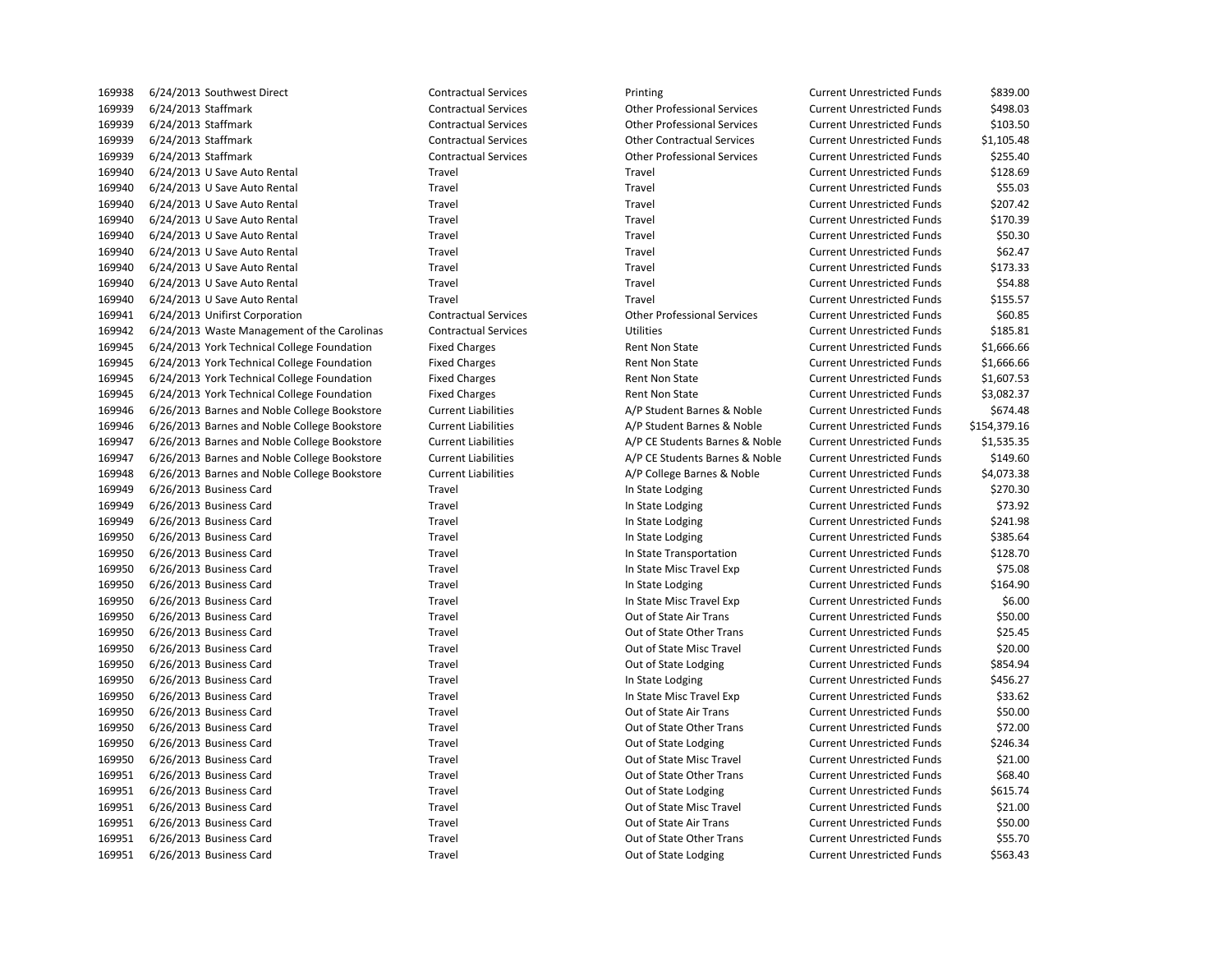| 169951 | 6/26/2013 Business Card                       | Travel                           | Out of State Air Trans             | <b>Current Unrestricted Funds</b> | \$50.00     |
|--------|-----------------------------------------------|----------------------------------|------------------------------------|-----------------------------------|-------------|
| 169951 | 6/26/2013 Business Card                       | Travel                           | Out of State Misc Travel           | <b>Current Unrestricted Funds</b> | \$28.00     |
| 169951 | 6/26/2013 Business Card                       | Travel                           | In State Lodging                   | <b>Current Unrestricted Funds</b> | \$144.29    |
| 169951 | 6/26/2013 Business Card                       | Travel                           | In State Misc Travel Exp           | <b>Current Unrestricted Funds</b> | \$42.00     |
| 169951 | 6/26/2013 Business Card                       | Travel                           | In State Lodging                   | <b>Current Unrestricted Funds</b> | \$291.00    |
| 169951 | 6/26/2013 Business Card                       | Travel                           | In State Lodging                   | <b>Current Unrestricted Funds</b> | \$133.09    |
| 169951 | 6/26/2013 Business Card                       | Travel                           | In State Lodging                   | <b>Current Unrestricted Funds</b> | \$428.70    |
| 169952 | 6/26/2013 Business Card                       | Travel                           | In State Lodging                   | <b>Current Unrestricted Funds</b> | \$103.02    |
| 169953 | 6/26/2013 Business Card                       | Travel                           | In State Lodging                   | <b>Current Unrestricted Funds</b> | \$287.44    |
| 169953 | 6/26/2013 Business Card                       | Travel                           | In State Misc Travel Exp           | <b>Current Unrestricted Funds</b> | \$35.58     |
| 169953 | 6/26/2013 Business Card                       | Travel                           | Out of State Other Trans           | <b>Current Unrestricted Funds</b> | \$26.40     |
| 169953 | 6/26/2013 Business Card                       | Travel                           | Out of State Lodging               | <b>Current Unrestricted Funds</b> | \$823.40    |
| 169953 | 6/26/2013 Business Card                       | Travel                           | In State Lodging                   | <b>Current Unrestricted Funds</b> | \$362.10    |
| 169953 | 6/26/2013 Business Card                       | Travel                           | In State Lodging                   | <b>Current Unrestricted Funds</b> | \$362.10    |
| 169953 | 6/26/2013 Business Card                       | <b>Supplies and Materials</b>    | <b>Food Supplies</b>               | <b>Current Unrestricted Funds</b> | \$78.48     |
| 169953 | 6/26/2013 Business Card                       | <b>Supplies and Materials</b>    | <b>Food Supplies</b>               | <b>Current Unrestricted Funds</b> | \$99.16     |
| 169954 | 6/26/2013 Learning Tree International         | Travel                           | Out of State Registration Fees     | <b>Current Unrestricted Funds</b> | \$2,249.00  |
| 169955 | 6/26/2013 Mc Alister's Deli                   | <b>Contractual Services</b>      | <b>Other Professional Services</b> | <b>Current Restricted Funds</b>   | \$82.88     |
| 169955 | 6/26/2013 Mc Alister's Deli                   | <b>Supplies and Materials</b>    | <b>Food Supplies</b>               | <b>Current Unrestricted Funds</b> | \$141.16    |
| 169955 | 6/26/2013 Mc Alister's Deli                   | Supplies and Materials           | <b>Food Supplies</b>               | <b>Current Unrestricted Funds</b> | \$76.30     |
| 169956 | 6/26/2013 Radon Medical Imaging Corp          | <b>Contractual Services</b>      | <b>General Repair</b>              | <b>Current Unrestricted Funds</b> | \$350.00    |
| 169956 | 6/26/2013 Radon Medical Imaging Corp          | <b>Contractual Services</b>      | <b>General Repair</b>              | <b>Current Unrestricted Funds</b> | \$175.00    |
| 169956 | 6/26/2013 Radon Medical Imaging Corp          | <b>Contractual Services</b>      | <b>General Repair</b>              | <b>Current Unrestricted Funds</b> | \$500.00    |
| 169957 | 6/26/2013 Assessment Technologies Institute   | Op Revenue - Other Current Unres | ATI                                | <b>Current Unrestricted Funds</b> | \$2,548.00  |
| 169957 | 6/26/2013 Assessment Technologies Institute   | Op Revenue - Other Current Unres | ATI                                | <b>Current Unrestricted Funds</b> | \$778.96    |
| 169957 | 6/26/2013 Assessment Technologies Institute   | Op Revenue - Other Current Unres | ATI                                | <b>Current Unrestricted Funds</b> | \$973.70    |
| 169958 | 6/26/2013 Budget and Control Board            | <b>Supplies and Materials</b>    | Postage                            | <b>Current Unrestricted Funds</b> | \$21.00     |
| 169958 | 6/26/2013 Budget and Control Board            | <b>Supplies and Materials</b>    | Postage                            | <b>Current Unrestricted Funds</b> | \$25.00     |
| 169960 | 6/26/2013 Southern Assoc of Colleges and Scho | Travel                           | Out of State Registration Fees     | <b>Current Unrestricted Funds</b> | \$795.00    |
| 169961 | 6/26/2013 Surveillance, Resources, and Invest | <b>Contractual Services</b>      | <b>Other Professional Services</b> | <b>Current Unrestricted Funds</b> | \$1,362.50  |
| 169962 | 6/26/2013 Ms. Emily H. Walker                 | <b>Contractual Services</b>      | <b>Other Professional Services</b> | <b>Current Unrestricted Funds</b> | \$125.00    |
| 169963 | 6/27/2013 Carolina Line Striping              | <b>Contractual Services</b>      | <b>General Repair</b>              | <b>Current Unrestricted Funds</b> | \$360.00    |
| 169963 | 6/27/2013 Carolina Line Striping              | <b>Contractual Services</b>      | General Repair                     | <b>Current Unrestricted Funds</b> | \$1,510.00  |
| 169965 | 6/27/2013 Adams Outdoor Advertising of Nc     | <b>Contractual Services</b>      | Advertising                        | <b>Current Unrestricted Funds</b> | \$1,500.00  |
| 169966 | 6/27/2013 Apple Computer                      | <b>Supplies and Materials</b>    | <b>Other Supplies</b>              | <b>Current Restricted Funds</b>   | \$1,645.00  |
| 169966 | 6/27/2013 Apple Computer                      | <b>Supplies and Materials</b>    | <b>Other Supplies</b>              | <b>Current Restricted Funds</b>   | \$3,090.00  |
| 169967 | 6/27/2013 Joyce S. Baker                      | <b>Contractual Services</b>      | <b>Other Professional Services</b> | <b>Current Unrestricted Funds</b> | \$150.00    |
| 169968 | 6/27/2013 Baker and Taylor                    | Equipment                        | Library Books, Maps & Film         | <b>Current Unrestricted Funds</b> | \$27,940.44 |
| 169968 | 6/27/2013 Baker and Taylor                    | Equipment                        | Library Books, Maps & Film         | <b>Current Unrestricted Funds</b> | (5731.66)   |
| 169969 | 6/27/2013 C C Dickson                         | <b>Contractual Services</b>      | <b>General Repair</b>              | <b>Current Unrestricted Funds</b> | \$23.56     |
| 169969 | 6/27/2013 C C Dickson                         | <b>Contractual Services</b>      | General Repair                     | <b>Current Unrestricted Funds</b> | \$294.08    |
| 169970 | 6/27/2013 Canteen Vending                     | <b>Supplies and Materials</b>    | <b>Food Supplies</b>               | <b>Current Unrestricted Funds</b> | \$290.10    |
| 169971 | 6/27/2013 Cardinal Health                     | <b>Supplies and Materials</b>    | <b>Education Supplies</b>          | <b>Current Unrestricted Funds</b> | \$113.04    |
| 169971 | 6/27/2013 Cardinal Health                     | <b>Supplies and Materials</b>    | <b>Education Supplies</b>          | <b>Current Unrestricted Funds</b> | \$264.73    |
| 169971 | 6/27/2013 Cardinal Health                     | <b>Supplies and Materials</b>    | <b>Education Supplies</b>          | <b>Current Unrestricted Funds</b> | \$60.32     |
| 169971 | 6/27/2013 Cardinal Health                     | <b>Supplies and Materials</b>    | <b>Education Supplies</b>          | <b>Current Unrestricted Funds</b> | \$28.76     |
| 169971 | 6/27/2013 Cardinal Health                     | Supplies and Materials           | <b>Education Supplies</b>          | <b>Current Unrestricted Funds</b> | \$32.88     |
| 169971 | 6/27/2013 Cardinal Health                     | <b>Supplies and Materials</b>    | <b>Education Supplies</b>          | <b>Current Unrestricted Funds</b> | \$157.60    |
| 169971 | 6/27/2013 Cardinal Health                     | <b>Supplies and Materials</b>    | <b>Education Supplies</b>          | <b>Current Unrestricted Funds</b> | \$78.80     |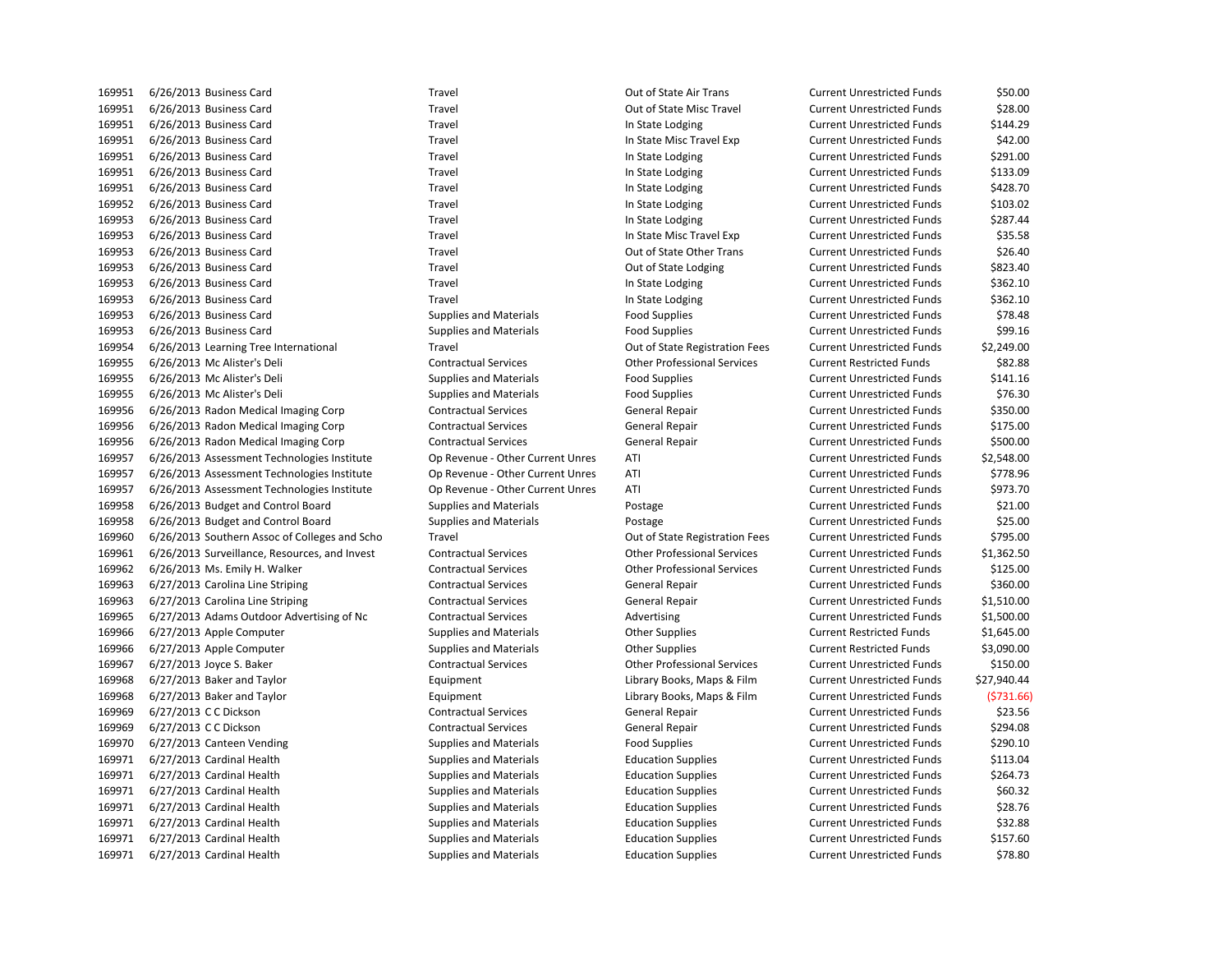6/27/2013 Cardinal Health Supplies and Materials Education Supplies Current Unrestricted Funds \$78.80 6/27/2013 Cardinal Health Supplies and Materials Education Supplies Current Unrestricted Funds \$30.00 6/27/2013 Cardinal Health Supplies and Materials Education Supplies Current Unrestricted Funds \$35.02 6/27/2013 Cardinal Health Supplies and Materials Education Supplies Current Unrestricted Funds (\$0.01) 6/27/2013 Carrier Corporation Contractual Services Other Professional Services Current Unrestricted Funds \$1,210.00 6/27/2013 Chester Turf and Landscaping Permanent Improvements Landscaping Current Unrestricted Funds \$779.00 6/27/2013 Chocklett Environmental Services Contractual Services Other Professional Services Current Unrestricted Funds \$262.00 169975 6/27/2013 City Electric Accounts - Sc Contractual Services General Repair Current Unrestricted Funds \$21.35 169975 6/27/2013 City Electric Accounts - Sc Contractual Services General Repair Current Unrestricted Funds \$52.56 169975 6/27/2013 City Electric Accounts - Sc Contractual Services General Repair Current Unrestricted Funds 534.98 169975 6/27/2013 City Electric Accounts - Sc Contractual Services General Repair Current Unrestricted Funds \$394.83 6/27/2013 Clark Powell Associates Supplies and Materials Education Supplies Current Unrestricted Funds \$125.00 6/27/2013 Clean Windows Unlimited Contractual Services Other Professional Services Current Unrestricted Funds \$500.00 169978 6/27/2013 Computer Comforts Inc Supplies and Materials Current Unrestricted Funds \$1,476.00 6/27/2013 Computer Comforts Inc Supplies and Materials Other Supplies Current Unrestricted Funds \$250.00 6/27/2013 Concepts in Resinous Flooring and T Contractual Services Other Professional Services Current Restricted Funds \$2,300.00 169980 6/27/2013 Cook and Boardman, Inc Permanent Improvements Other Permanent Imp State Def Maintenance \$7,050.00 6/27/2013 Cook and Boardman, Inc Permanent Improvements Other Permanent Imp State Def Maintenance \$1,390.00 6/27/2013 William A. Dixon Contractual Services Other Professional Services Current Unrestricted Funds \$2,400.00 6/27/2013 Eastern Refrigeration Service, Inc Contractual Services Other Professional Services Current Unrestricted Funds \$1,500.00 6/27/2013 Eastern Refrigeration Service, Inc Contractual Services Other Professional Services Current Unrestricted Funds \$438.24 6/27/2013 Eastern Refrigeration Service, Inc Contractual Services Other Professional Services Current Unrestricted Funds (\$0.01) 6/27/2013 Education to Go Contractual Services Other Professional Services Current Unrestricted Funds \$2.25 6/27/2013 Education to Go Contractual Services Other Professional Services Current Unrestricted Funds \$130.00 6/27/2013 Ellucian Inc Contractual Services Other Professional Services Current Unrestricted Funds \$1,012.50 6/27/2013 Ellucian Inc Contractual Services Other Professional Services Current Unrestricted Funds \$337.50 6/27/2013 Ellucian Inc Contractual Services Other Professional Services Current Unrestricted Funds \$1,575.00 6/27/2013 Empire Ceilings and Floors Inc Contractual Services Other Professional Services Current Unrestricted Funds \$1,422.00 6/27/2013 Empire Ceilings and Floors Inc Contractual Services Other Professional Services Current Unrestricted Funds \$700.00 6/27/2013 The Equipment Room Supplies and Materials Clothing Supplies Current Unrestricted Funds \$175.65 6/27/2013 The Equipment Room Supplies and Materials Clothing Supplies Current Unrestricted Funds \$459.60 6/27/2013 Experian Information Solutions Contractual Services Other Professional Services Current Unrestricted Funds \$73.44 6/27/2013 Fastenal Contractual Services Other Contractual Services Current Unrestricted Funds \$127.87 169989 6/27/2013 Gateway Supply Company Contractual Services General Repair Current Unrestricted Funds \$19.66 6/27/2013 Gateway Supply Company Contractual Services General Repair Current Unrestricted Funds \$18.42 169989 6/27/2013 Gateway Supply Company Contractual Services General Repair General Repair Current Unrestricted Funds \$65.92 169989 6/27/2013 Gateway Supply Company Contractual Services General Repair Current Unrestricted Funds \$58.85 169990 6/27/2013 Graybar Electric Co Supplies and Materials Maintenance Supplies Current Unrestricted Funds \$1,044.00 169990 6/27/2013 Graybar Electric Co Supplies and Materials Maintenance Supplies Current Unrestricted Funds \$495.00 169990 6/27/2013 Graybar Electric Co Supplies and Materials Maintenance Supplies Current Unrestricted Funds \$394.00 169990 6/27/2013 Graybar Electric Co Supplies and Materials Maintenance Supplies Current Unrestricted Funds \$418.00 169990 6/27/2013 Graybar Electric Co Supplies and Materials Maintenance Supplies Current Unrestricted Funds \$2,124.00 6/27/2013 Graybar Electric Co Contractual Services General Repair Current Unrestricted Funds \$40.19 6/27/2013 Graybar Electric Co Contractual Services General Repair Current Unrestricted Funds \$13.48 6/27/2013 Graybar Electric Co Contractual Services General Repair Current Unrestricted Funds \$126.52 6/27/2013 Herf Jones Inc Contractual Services Printing Current Unrestricted Funds \$1,099.28 6/27/2013 Herf Jones Inc Contractual Services Printing Current Unrestricted Funds \$86.00 6/27/2013 Herf Jones Inc Contractual Services Printing Current Unrestricted Funds \$86.00 6/27/2013 Herf Jones Inc Contractual Services Printing Current Unrestricted Funds \$86.00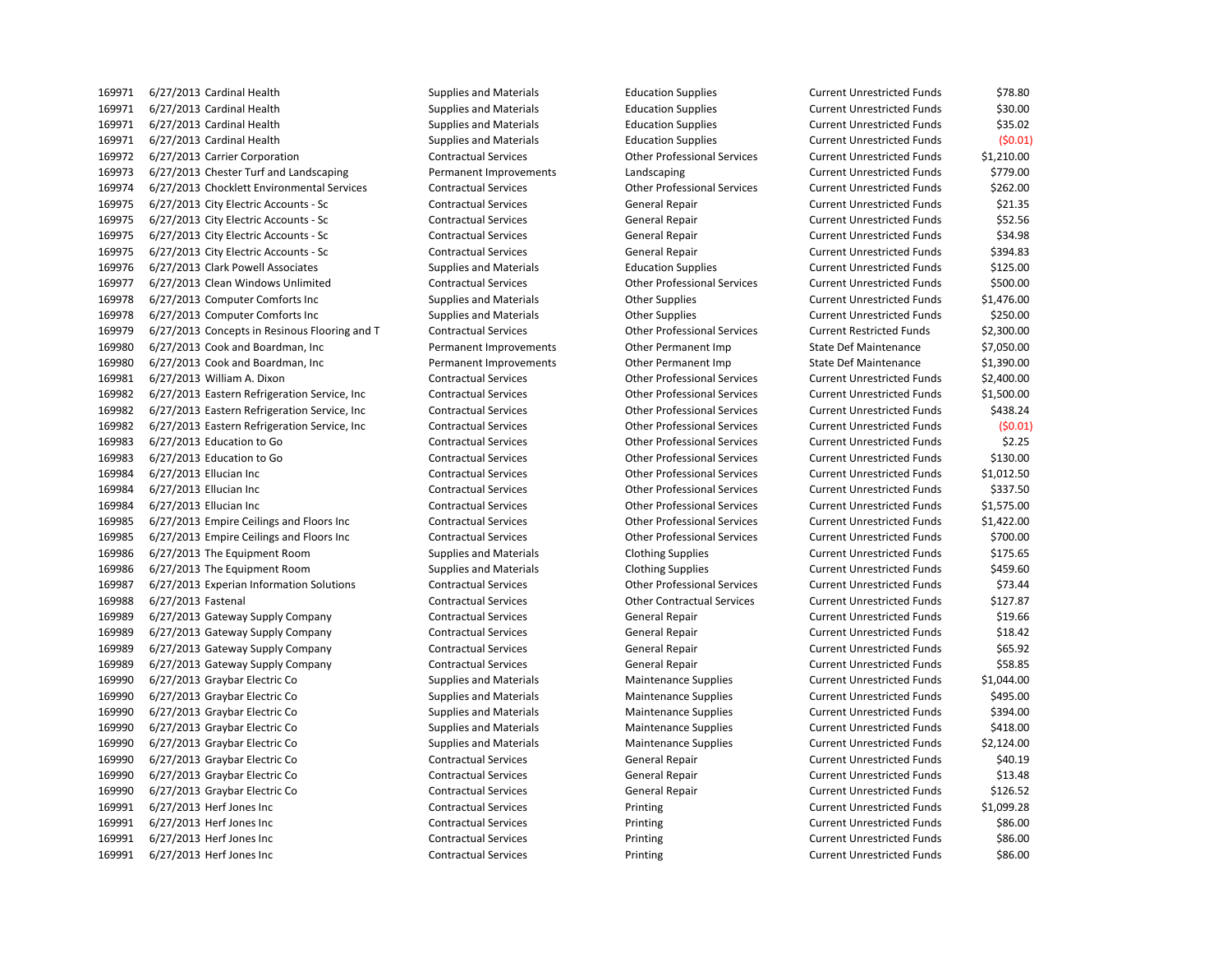6/27/2013 Hobart Contractual Services General Repair Current Unrestricted Funds \$237.50 6/27/2013 Hobart Contractual Services General Repair Current Unrestricted Funds \$194.10 6/27/2013 Hobart Contractual Services General Repair Current Unrestricted Funds \$121.00 6/27/2013 Hobart Contractual Services General Repair Current Unrestricted Funds (\$0.01) 6/27/2013 Honey Baked Ham Company Supplies and Materials Food Supplies Current Unrestricted Funds \$287.64 6/27/2013 Honey Baked Ham Company Supplies and Materials Food Supplies Current Unrestricted Funds \$542.08 6/27/2013 Jacksons Kitchen Supplies and Materials Food Supplies Current Unrestricted Funds \$539.75 6/27/2013 Jer Group Inc Contractual Services Other Professional Services Current Unrestricted Funds \$139.00 6/27/2013 YTC Employee Contractual Services General Repair Current Unrestricted Funds \$223.61 6/27/2013 Kone Inc Contractual Services Other Contractual Services Current Unrestricted Funds \$440.00 6/27/2013 Love Security Services Inc Contractual Services Other Contractual Services Current Unrestricted Funds \$2,025.00 6/27/2013 Love Security Services Inc Contractual Services Other Professional Services Current Unrestricted Funds \$696.60 6/27/2013 Love Security Services Inc Contractual Services Other Professional Services Current Unrestricted Funds \$2,246.40 6/27/2013 Love Security Services Inc Contractual Services Other Contractual Services Current Unrestricted Funds \$469.80 6/27/2013 Makerbot Industries Llc Supplies and Materials Education Supplies Current Unrestricted Funds \$2,199.00 6/27/2013 Makerbot Industries Llc Supplies and Materials Education Supplies Current Unrestricted Funds \$48.00 6/27/2013 Makerbot Industries Llc Supplies and Materials Education Supplies Current Unrestricted Funds \$48.00 6/27/2013 Makerbot Industries Llc Supplies and Materials Education Supplies Current Unrestricted Funds \$48.00 6/27/2013 Makerbot Industries Llc Supplies and Materials Education Supplies Current Unrestricted Funds \$31.03 6/27/2013 Medit Inc. Equipment Non Capitalized Equipment Current Unrestricted Funds \$1,900.00 170000 6/27/2013 Medit Inc. Subsection of the Current Lurent Lurent Lurent Unrestricted Funds that the sequipment Current Unrestricted Funds \$90.00 170001 6/27/2013 The Millenium Group Contractual Services General Repair Current Unrestricted Funds \$450.00 6/27/2013 The Millenium Group Contractual Services General Repair Current Unrestricted Funds \$100.00 6/27/2013 Modular Designs of Charlotte, Inc Contractual Services Other Professional Services Current Unrestricted Funds \$428.00 6/27/2013 Modular Designs of Charlotte, Inc Contractual Services Other Professional Services Current Unrestricted Funds \$614.00 6/27/2013 Modular Designs of Charlotte, Inc Permanent Improvements Other Permanent Imp State Def Maintenance \$747.00 6/27/2013 Modular Designs of Charlotte, Inc Permanent Improvements Other Permanent Imp State Def Maintenance \$298.00 170003 6/27/2013 Oce' Imagistec Inc Current Unrestricted Funds States Leased To Own Equip Current Unrestricted Funds \$124.64 170003 6/27/2013 Oce' Imagistec Inc Current Unrestricted Funds S1,155.40 6/27/2013 Oce' Imagistec Inc Fixed Charges Leased To Own Equip Current Unrestricted Funds \$1,042.23 6/27/2013 Oce' Imagistec Inc Fixed Charges Leased To Own Equip Current Unrestricted Funds \$73.38 170003 6/27/2013 Oce' Imagistec Inc Supplies and Materials Photocopy Supplies Current Restricted Funds \$34.09 6/27/2013 Ontario Investments Inc Fixed Charges Rental Data Processing Equip Current Unrestricted Funds \$11,686.13 6/27/2013 Ontario Investments Inc Fixed Charges Rental Data Processing Equip Current Unrestricted Funds \$5,008.34 6/27/2013 Ontario Investments Inc Fixed Charges Rental Data Processing Equip Current Unrestricted Funds \$888.35 6/27/2013 Ontario Investments Inc Fixed Charges Rental Data Processing Equip Current Unrestricted Funds \$380.72 170004 6/27/2013 Ontario Investments Inc Fixed Charges Fixed Charges Rental Data Processing Equip Current Unrestricted Funds \$0.01 6/27/2013 Overhead Door of Rock Hill Contractual Services General Repair Current Unrestricted Funds \$360.00 170005 6/27/2013 Overhead Door of Rock Hill Contractual Services General Repair Current Unrestricted Funds \$275.00 170005 6/27/2013 Overhead Door of Rock Hill Contractual Services General Repair Current Unrestricted Funds \$45.00 170005 6/27/2013 Overhead Door of Rock Hill Contractual Services General Repair Current Unrestricted Funds \$12.00 170006 6/27/2013 Panera Llc Supplies and Materials Food Supplies Current Unrestricted Funds \$352.42 6/27/2013 Professional Printers Inc Contractual Services Printing Current Unrestricted Funds \$530.00 6/27/2013 Professional Printers Inc Contractual Services Printing Current Unrestricted Funds \$76.50 6/27/2013 Radco Construction Services Inc Contractual Services Other Professional Services Current Unrestricted Funds \$145.00 6/27/2013 Radco Construction Services Inc Contractual Services Other Professional Services Current Unrestricted Funds \$951.98 170009 6/27/2013 Rock Hill Glass Co **Permanent Improvements** Other Permanent Imp State Def Maintenance \$5,111.80 170009 6/27/2013 Rock Hill Glass Co **Permanent Improvements** Other Permanent Imp State Def Maintenance \$950.00 6/27/2013 S C State Board for Tech and Comp E Contractual Services Other Contractual Services Current Unrestricted Funds \$5,737.50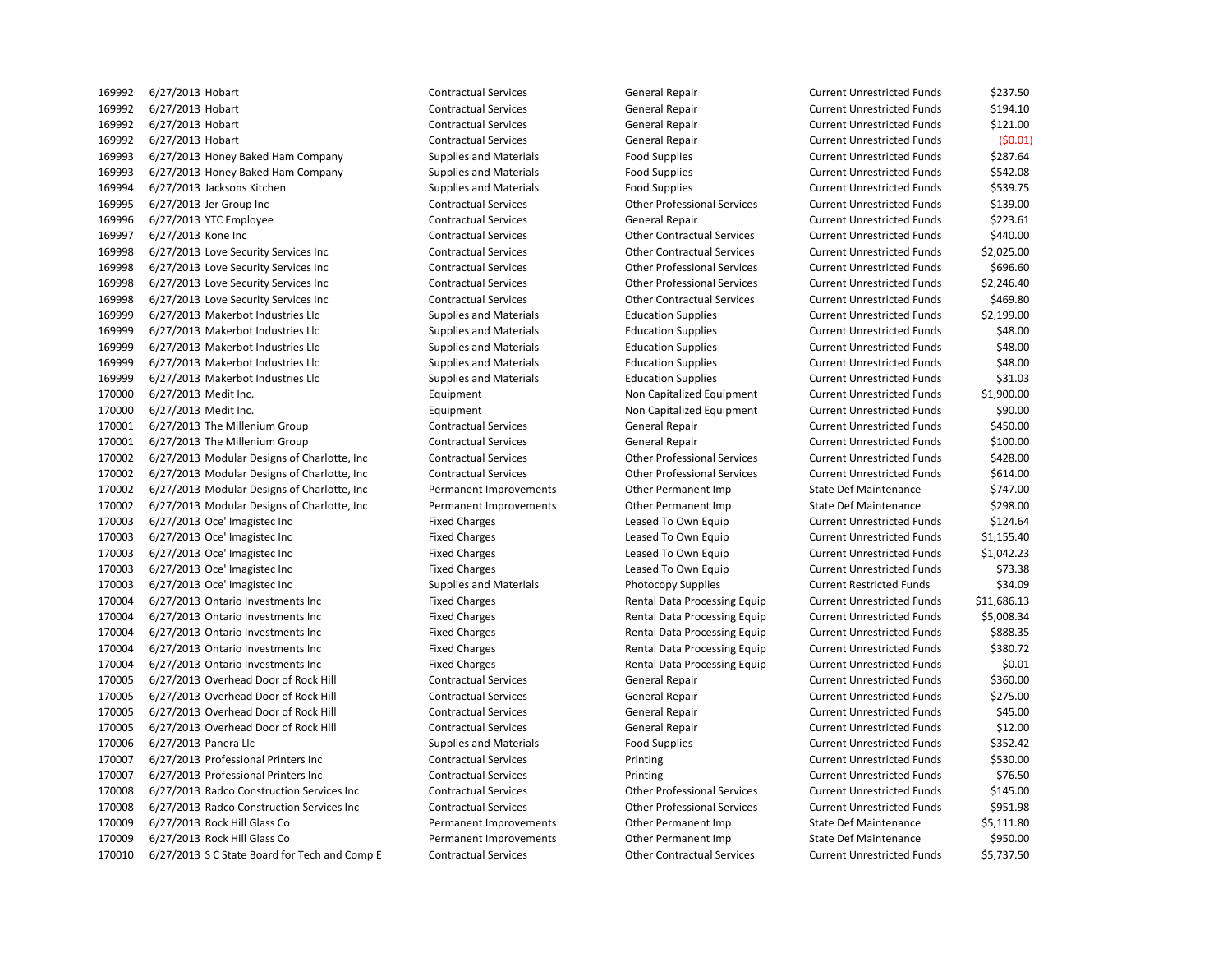| 1/0011 | 6/27/2013 Unified AV Systems                  | Contractual Services             | Other Professional Services          | Current Unrestricted Funds        | \$8,424.00 |
|--------|-----------------------------------------------|----------------------------------|--------------------------------------|-----------------------------------|------------|
| 170011 | 6/27/2013 Unified Av Systems                  | <b>Contractual Services</b>      | <b>Other Professional Services</b>   | <b>Current Unrestricted Funds</b> | \$1,514.00 |
| 170012 | 6/27/2013 Us Netcom                           | <b>Contractual Services</b>      | Telephone                            | <b>Current Unrestricted Funds</b> | \$250.00   |
| 170012 | 6/27/2013 Us Netcom                           | <b>Contractual Services</b>      | Telephone                            | <b>Current Unrestricted Funds</b> | \$499.00   |
| 170013 | 6/27/2013 Virco Inc                           | <b>Supplies and Materials</b>    | <b>Other Supplies</b>                | <b>Current Unrestricted Funds</b> | \$1,952.16 |
| 170014 | 6/27/2013 York County                         | <b>Contractual Services</b>      | <b>Other Professional Services</b>   | <b>Current Unrestricted Funds</b> | \$19.50    |
| 170021 | 6/28/2013 Monica R. Allen                     | <b>Contractual Services</b>      | <b>Education &amp; Training Serv</b> | <b>Current Unrestricted Funds</b> | \$1,500.00 |
| 170022 | 6/28/2013 Assessment Technologies Institute   | <b>Contractual Services</b>      | <b>Other Professional Services</b>   | <b>Current Restricted Funds</b>   | \$9,000.00 |
| 170023 | 6/28/2013 Business Card                       | <b>Supplies and Materials</b>    | <b>Education Supplies</b>            | <b>Current Unrestricted Funds</b> | \$49.87    |
| 170023 | 6/28/2013 Business Card                       | <b>Supplies and Materials</b>    | <b>Food Supplies</b>                 | <b>Current Unrestricted Funds</b> | \$83.93    |
| 170023 | 6/28/2013 Business Card                       | <b>Supplies and Materials</b>    | <b>Food Supplies</b>                 | <b>Current Unrestricted Funds</b> | \$12.00    |
| 170023 | 6/28/2013 Business Card                       | <b>Supplies and Materials</b>    | <b>Food Supplies</b>                 | <b>Current Unrestricted Funds</b> | \$592.04   |
| 170023 | 6/28/2013 Business Card                       | Op Revenue - Other Current Unres | <b>CLEP</b>                          | <b>Current Unrestricted Funds</b> | \$560.00   |
| 170024 | 6/28/2013 Business Card                       | Op Revenue - Other Current Unres | <b>CLEP</b>                          | <b>Current Unrestricted Funds</b> | \$80.00    |
| 170024 | 6/28/2013 Business Card                       | Travel                           | In State Lodging                     | <b>Current Unrestricted Funds</b> | \$144.29   |
| 170024 | 6/28/2013 Business Card                       | Travel                           | In State Registration Fee            | <b>Current Unrestricted Funds</b> | \$130.00   |
| 170024 | 6/28/2013 Business Card                       | Travel                           | Out of State Air Trans               | <b>Current Unrestricted Funds</b> | \$50.00    |
| 170024 | 6/28/2013 Business Card                       | Travel                           | Out of State Other Trans             | <b>Current Unrestricted Funds</b> | \$36.00    |
| 170024 | 6/28/2013 Business Card                       | <b>Supplies and Materials</b>    | <b>Food Supplies</b>                 | <b>Current Unrestricted Funds</b> | \$64.31    |
| 170024 | 6/28/2013 Business Card                       | <b>Supplies and Materials</b>    | <b>Food Supplies</b>                 | <b>Current Unrestricted Funds</b> | \$56.44    |
| 170024 | 6/28/2013 Business Card                       | <b>Supplies and Materials</b>    | <b>Food Supplies</b>                 | <b>Current Unrestricted Funds</b> | \$26.13    |
| 170024 | 6/28/2013 Business Card                       | <b>Supplies and Materials</b>    | <b>Food Supplies</b>                 | <b>Current Unrestricted Funds</b> | \$272.57   |
| 170025 | 6/28/2013 Chester News and Reporter           | <b>Contractual Services</b>      | Advertising                          | <b>Current Unrestricted Funds</b> | \$505.00   |
| 170025 | 6/28/2013 Chester News and Reporter           | <b>Contractual Services</b>      | Advertising                          | <b>Current Unrestricted Funds</b> | \$0.00     |
| 170028 | 6/28/2013 Gala Affairs Party Rentals          | <b>Supplies and Materials</b>    | <b>Other Supplies</b>                | <b>Current Unrestricted Funds</b> | \$2,834.43 |
| 170029 | 6/28/2013 Mc Alister's Deli                   | <b>Supplies and Materials</b>    | <b>Food Supplies</b>                 | <b>Current Unrestricted Funds</b> | \$74.11    |
| 170030 | 6/28/2013 Penn Station Subs                   | <b>Supplies and Materials</b>    | <b>Food Supplies</b>                 | <b>Current Unrestricted Funds</b> | \$981.00   |
| 170033 | 6/28/2013 Surveillance, Resources, and Invest | Op Revenue - Other Current Unres | SRI                                  | <b>Current Unrestricted Funds</b> | \$54.50    |
| 170033 | 6/28/2013 Surveillance, Resources, and Invest | Op Revenue - Other Current Unres | SRI                                  | <b>Current Unrestricted Funds</b> | \$981.00   |
| 170034 | 6/28/2013 Winthrop University                 | <b>Fixed Charges</b>             | Dues & Membership Fees               | <b>Current Restricted Funds</b>   | \$40.00    |
| 170036 | 6/28/2013 Association of Community College Tr | <b>Current Assets</b>            | <b>Prepaid Expenses</b>              | <b>Current Unrestricted Funds</b> | \$3,830.00 |
| 170037 | 6/28/2013 Barnes and Noble College Bookstore  | <b>Current Liabilities</b>       | A/P CE Students Barnes & Noble       | <b>Current Unrestricted Funds</b> | \$618.40   |
| 170037 | 6/28/2013 Barnes and Noble College Bookstore  | <b>Current Liabilities</b>       | A/P CE Students Barnes & Noble       | <b>Current Unrestricted Funds</b> | \$325.35   |
| 170038 | 6/28/2013 Business Card                       | <b>Supplies and Materials</b>    | <b>Food Supplies</b>                 | <b>Current Unrestricted Funds</b> | \$64.31    |
| 170038 | 6/28/2013 Business Card                       | <b>Supplies and Materials</b>    | <b>Food Supplies</b>                 | <b>Current Unrestricted Funds</b> | \$56.44    |
| 170038 | 6/28/2013 Business Card                       | <b>Supplies and Materials</b>    | <b>Food Supplies</b>                 | <b>Current Unrestricted Funds</b> | \$26.13    |
| 170038 | 6/28/2013 Business Card                       | <b>Supplies and Materials</b>    | <b>Food Supplies</b>                 | <b>Current Unrestricted Funds</b> | \$136.28   |
| 170038 | 6/28/2013 Business Card                       | <b>Supplies and Materials</b>    | <b>Food Supplies</b>                 | <b>Current Unrestricted Funds</b> | \$136.29   |
| 170039 | 6/28/2013 Chester Rental Uniform              | <b>Supplies and Materials</b>    | <b>Clothing Supplies</b>             | <b>Current Unrestricted Funds</b> | \$60.90    |
| 170039 | 6/28/2013 Chester Rental Uniform              | <b>Supplies and Materials</b>    | <b>Clothing Supplies</b>             | <b>Current Unrestricted Funds</b> | \$12.18    |
| 170039 | 6/28/2013 Chester Rental Uniform              | <b>Current Liabilities</b>       | Uniform                              | <b>Current Unrestricted Funds</b> | \$60.90    |
| 170039 | 6/28/2013 Chester Rental Uniform              | <b>Current Liabilities</b>       | Uniform                              | <b>Current Unrestricted Funds</b> | \$12.18    |
| 170040 | 6/28/2013 Horry County Clerk of Court         | <b>Current Liabilities</b>       | Court Order Levy                     | <b>Current Unrestricted Funds</b> | \$665.70   |
| 170041 | 6/28/2013 Lancaster County Family Court       | <b>Current Liabilities</b>       | Court Order Levy                     | <b>Current Unrestricted Funds</b> | \$292.97   |
| 170043 | 6/28/2013 Surveillance, Resources, and Invest | Op Revenue - Other Current Unres | SRI                                  | <b>Current Unrestricted Funds</b> | \$599.50   |
| 170044 | 6/28/2013 Unitedhealthcare Student Resources  | Op Revenue - Other Current Unres | Health Insurance                     | <b>Current Unrestricted Funds</b> | \$243.00   |
| 170045 | 6/28/2013 Business Card                       | Travel                           | Out of State Lodging                 | <b>Current Unrestricted Funds</b> | \$620.22   |
| 170045 | 6/28/2013 Business Card                       | Travel                           | Out of State Air Trans               | <b>Current Unrestricted Funds</b> | \$50.00    |
| 170045 | 6/28/2013 Business Card                       | Travel                           | Out of State Other Trans             | <b>Current Unrestricted Funds</b> | \$75.15    |

| ther Professional Services    | Curi |
|-------------------------------|------|
| ther Professional Services    | Curi |
| elephone                      | Curi |
| elephone                      | Curi |
| ther Supplies                 | Curi |
| ther Professional Services    | Curi |
| ducation & Training Serv      | Curi |
| ther Professional Services    | Curi |
| ducation Supplies             | Curi |
| ood Supplies                  | Curi |
| ood Supplies                  | Curi |
| ood Supplies                  | Curi |
| LEP                           | Curi |
| LEP                           | Curi |
| State Lodging                 | Curi |
| <b>State Registration Fee</b> | Curi |
| ut of State Air Trans         | Curi |
| ut of State Other Trans       | Curi |
| ood Supplies                  | Curi |
| ood Supplies                  | Curi |
| ood Supplies                  | Curi |
| ood Supplies                  | Curi |
| dvertising                    | Curi |
| dvertising                    | Curi |
| ther Supplies                 | Curi |
| ood Supplies                  | Curi |
| ood Supplies                  | Curi |
| र।                            | Curi |
| ٦I                            | Curi |
| ues & Membership Fees         | Curi |
| repaid Expenses               | Curi |
| P CE Students Barnes & Noble  | Curi |
| P CE Students Barnes & Noble  | Curi |
| ood Supplies                  | Curi |
| ood Supplies                  | Curi |
| ood Supplies                  | Curi |
| ood Supplies                  | Curi |
| ood Supplies                  | Curi |
| othing Supplies               | Curi |
| othing Supplies               | Curi |
| niform                        | Curi |
| niform                        | Curi |
| ourt Order Levy               | Curi |
| ourt Order Levy               | Curi |
| ٢I                            | Curi |
| ealth Insurance               | Curi |
| ut of State Lodging           | Curi |
| ut of State Air Trans         | Curi |
| ut of State Other Trans       | Curi |

| 170011 | 6/27/2013 Unified Av Systems                  | <b>Contractual Services</b>      | <b>Other Professional Services</b>   | <b>Current Unrestricted Funds</b> | \$8,424.00 |
|--------|-----------------------------------------------|----------------------------------|--------------------------------------|-----------------------------------|------------|
| 170011 | 6/27/2013 Unified Av Systems                  | <b>Contractual Services</b>      | <b>Other Professional Services</b>   | <b>Current Unrestricted Funds</b> | \$1,514.00 |
| 170012 | 6/27/2013 Us Netcom                           | <b>Contractual Services</b>      | Telephone                            | <b>Current Unrestricted Funds</b> | \$250.00   |
| 170012 | 6/27/2013 Us Netcom                           | <b>Contractual Services</b>      | Telephone                            | <b>Current Unrestricted Funds</b> | \$499.00   |
| 170013 | 6/27/2013 Virco Inc                           | <b>Supplies and Materials</b>    | <b>Other Supplies</b>                | <b>Current Unrestricted Funds</b> | \$1,952.16 |
| 170014 | 6/27/2013 York County                         | <b>Contractual Services</b>      | <b>Other Professional Services</b>   | <b>Current Unrestricted Funds</b> | \$19.50    |
| 170021 | 6/28/2013 Monica R. Allen                     | <b>Contractual Services</b>      | <b>Education &amp; Training Serv</b> | <b>Current Unrestricted Funds</b> | \$1,500.00 |
| 170022 | 6/28/2013 Assessment Technologies Institute   | <b>Contractual Services</b>      | <b>Other Professional Services</b>   | <b>Current Restricted Funds</b>   | \$9,000.00 |
| 170023 | 6/28/2013 Business Card                       | <b>Supplies and Materials</b>    | <b>Education Supplies</b>            | <b>Current Unrestricted Funds</b> | \$49.87    |
| 170023 | 6/28/2013 Business Card                       | <b>Supplies and Materials</b>    | <b>Food Supplies</b>                 | <b>Current Unrestricted Funds</b> | \$83.93    |
| 170023 | 6/28/2013 Business Card                       | <b>Supplies and Materials</b>    | <b>Food Supplies</b>                 | <b>Current Unrestricted Funds</b> | \$12.00    |
| 170023 | 6/28/2013 Business Card                       | <b>Supplies and Materials</b>    | <b>Food Supplies</b>                 | <b>Current Unrestricted Funds</b> | \$592.04   |
| 170023 | 6/28/2013 Business Card                       | Op Revenue - Other Current Unres | <b>CLEP</b>                          | <b>Current Unrestricted Funds</b> | \$560.00   |
| 170024 | 6/28/2013 Business Card                       | Op Revenue - Other Current Unres | <b>CLEP</b>                          | <b>Current Unrestricted Funds</b> | \$80.00    |
| 170024 | 6/28/2013 Business Card                       | Travel                           | In State Lodging                     | <b>Current Unrestricted Funds</b> | \$144.29   |
| 170024 | 6/28/2013 Business Card                       | Travel                           | In State Registration Fee            | <b>Current Unrestricted Funds</b> | \$130.00   |
| 170024 | 6/28/2013 Business Card                       | Travel                           | Out of State Air Trans               | <b>Current Unrestricted Funds</b> | \$50.00    |
| 170024 | 6/28/2013 Business Card                       | Travel                           | Out of State Other Trans             | <b>Current Unrestricted Funds</b> | \$36.00    |
| 170024 | 6/28/2013 Business Card                       | <b>Supplies and Materials</b>    | <b>Food Supplies</b>                 | <b>Current Unrestricted Funds</b> | \$64.31    |
| 170024 | 6/28/2013 Business Card                       | <b>Supplies and Materials</b>    | <b>Food Supplies</b>                 | <b>Current Unrestricted Funds</b> | \$56.44    |
| 170024 | 6/28/2013 Business Card                       | <b>Supplies and Materials</b>    | <b>Food Supplies</b>                 | <b>Current Unrestricted Funds</b> | \$26.13    |
| 170024 | 6/28/2013 Business Card                       | <b>Supplies and Materials</b>    | <b>Food Supplies</b>                 | <b>Current Unrestricted Funds</b> | \$272.57   |
| 170025 | 6/28/2013 Chester News and Reporter           | <b>Contractual Services</b>      | Advertising                          | <b>Current Unrestricted Funds</b> | \$505.00   |
| 170025 | 6/28/2013 Chester News and Reporter           | <b>Contractual Services</b>      | Advertising                          | <b>Current Unrestricted Funds</b> | \$0.00     |
| 170028 | 6/28/2013 Gala Affairs Party Rentals          | <b>Supplies and Materials</b>    | <b>Other Supplies</b>                | <b>Current Unrestricted Funds</b> | \$2,834.43 |
| 170029 | 6/28/2013 Mc Alister's Deli                   | <b>Supplies and Materials</b>    | <b>Food Supplies</b>                 | <b>Current Unrestricted Funds</b> | \$74.11    |
| 170030 | 6/28/2013 Penn Station Subs                   | <b>Supplies and Materials</b>    | <b>Food Supplies</b>                 | <b>Current Unrestricted Funds</b> | \$981.00   |
| 170033 | 6/28/2013 Surveillance, Resources, and Invest | Op Revenue - Other Current Unres | SRI                                  | <b>Current Unrestricted Funds</b> | \$54.50    |
| 170033 | 6/28/2013 Surveillance, Resources, and Invest | Op Revenue - Other Current Unres | SRI                                  | <b>Current Unrestricted Funds</b> | \$981.00   |
| 170034 | 6/28/2013 Winthrop University                 | <b>Fixed Charges</b>             | Dues & Membership Fees               | <b>Current Restricted Funds</b>   | \$40.00    |
| 170036 | 6/28/2013 Association of Community College Tr | <b>Current Assets</b>            | <b>Prepaid Expenses</b>              | <b>Current Unrestricted Funds</b> | \$3,830.00 |
| 170037 | 6/28/2013 Barnes and Noble College Bookstore  | <b>Current Liabilities</b>       | A/P CE Students Barnes & Noble       | <b>Current Unrestricted Funds</b> | \$618.40   |
| 170037 | 6/28/2013 Barnes and Noble College Bookstore  | <b>Current Liabilities</b>       | A/P CE Students Barnes & Noble       | <b>Current Unrestricted Funds</b> | \$325.35   |
| 170038 | 6/28/2013 Business Card                       | <b>Supplies and Materials</b>    | <b>Food Supplies</b>                 | <b>Current Unrestricted Funds</b> | \$64.31    |
| 170038 | 6/28/2013 Business Card                       | <b>Supplies and Materials</b>    | <b>Food Supplies</b>                 | <b>Current Unrestricted Funds</b> | \$56.44    |
| 170038 | 6/28/2013 Business Card                       | <b>Supplies and Materials</b>    | <b>Food Supplies</b>                 | <b>Current Unrestricted Funds</b> | \$26.13    |
| 170038 | 6/28/2013 Business Card                       | <b>Supplies and Materials</b>    | <b>Food Supplies</b>                 | <b>Current Unrestricted Funds</b> | \$136.28   |
| 170038 | 6/28/2013 Business Card                       | <b>Supplies and Materials</b>    | <b>Food Supplies</b>                 | <b>Current Unrestricted Funds</b> | \$136.29   |
| 170039 | 6/28/2013 Chester Rental Uniform              | <b>Supplies and Materials</b>    | <b>Clothing Supplies</b>             | <b>Current Unrestricted Funds</b> | \$60.90    |
| 170039 | 6/28/2013 Chester Rental Uniform              | <b>Supplies and Materials</b>    | <b>Clothing Supplies</b>             | <b>Current Unrestricted Funds</b> | \$12.18    |
| 170039 | 6/28/2013 Chester Rental Uniform              | <b>Current Liabilities</b>       | Uniform                              | <b>Current Unrestricted Funds</b> | \$60.90    |
| 170039 | 6/28/2013 Chester Rental Uniform              | <b>Current Liabilities</b>       | Uniform                              | <b>Current Unrestricted Funds</b> | \$12.18    |
| 170040 | 6/28/2013 Horry County Clerk of Court         | <b>Current Liabilities</b>       | Court Order Levy                     | <b>Current Unrestricted Funds</b> | \$665.70   |
| 170041 | 6/28/2013 Lancaster County Family Court       | <b>Current Liabilities</b>       | Court Order Levy                     | <b>Current Unrestricted Funds</b> | \$292.97   |
| 170043 | 6/28/2013 Surveillance, Resources, and Invest | Op Revenue - Other Current Unres | SRI                                  | <b>Current Unrestricted Funds</b> | \$599.50   |
| 170044 | 6/28/2013 Unitedhealthcare Student Resources  | Op Revenue - Other Current Unres | Health Insurance                     | <b>Current Unrestricted Funds</b> | \$243.00   |
| 170045 | 6/28/2013 Business Card                       | Travel                           | Out of State Lodging                 | <b>Current Unrestricted Funds</b> | \$620.22   |
| 170045 | 6/28/2013 Business Card                       | Travel                           | Out of State Air Trans               | <b>Current Unrestricted Funds</b> | \$50.00    |
| 170045 | 6/28/2013 Business Card                       | Travel                           | Out of State Other Trans             | Current Unrestricted Funds        | \$75.15    |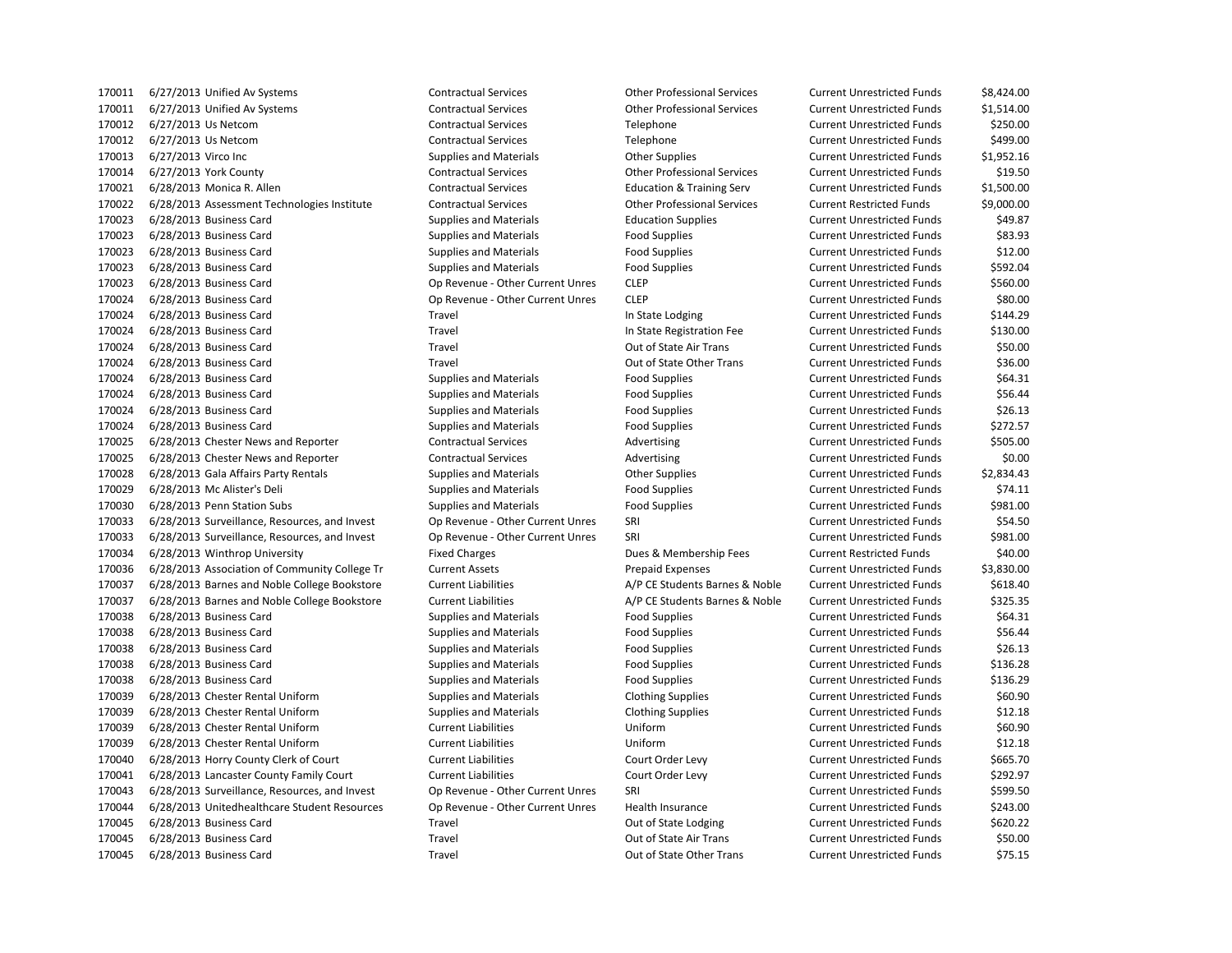| 170045   | 6/28/2013 Business Card   | Travel                           | Out of State Lodging      | <b>Current Unrestricted Funds</b> | \$488.10   |
|----------|---------------------------|----------------------------------|---------------------------|-----------------------------------|------------|
| 170045   | 6/28/2013 Business Card   | Travel                           | Out of State Lodging      | <b>Current Unrestricted Funds</b> | \$1,196.16 |
| 170045   | 6/28/2013 Business Card   | Travel                           | Travel                    | <b>Current Restricted Funds</b>   | \$1,074.69 |
| 170045   | 6/28/2013 Business Card   | Travel                           | In State Lodging          | <b>Current Restricted Funds</b>   | \$147.07   |
| 170045   | 6/28/2013 Business Card   | Travel                           | In State Transportation   | <b>Current Restricted Funds</b>   | \$44.75    |
| 170046   | 6/28/2013 Business Card   | Travel                           | Out of State Air Trans    | <b>Current Restricted Funds</b>   | \$23.00    |
| 170046   | 6/28/2013 Business Card   | Travel                           | Out of State Lodging      | <b>Current Restricted Funds</b>   | \$949.20   |
| 170046   | 6/28/2013 Business Card   | Travel                           | In State Lodging          | <b>Current Unrestricted Funds</b> | \$55.72    |
| 170046   | 6/28/2013 Business Card   | Travel                           | Out of State Lodging      | <b>Current Unrestricted Funds</b> | \$241.50   |
| 170046   | 6/28/2013 Business Card   | Op Revenue - Other Current Unres | <b>CLEP</b>               | <b>Current Unrestricted Funds</b> | \$360.00   |
| 170046   | 6/28/2013 Business Card   | Travel                           | Out of State Air Trans    | <b>Current Unrestricted Funds</b> | \$50.00    |
| 170046   | 6/28/2013 Business Card   | Travel                           | Out of State Misc Travel  | <b>Current Unrestricted Funds</b> | \$20.00    |
| 170046   | 6/28/2013 Business Card   | Travel                           | Out of State Lodging      | <b>Current Unrestricted Funds</b> | \$585.68   |
| 170046   | 6/28/2013 Business Card   | Travel                           | Out of State Other Trans  | <b>Current Unrestricted Funds</b> | \$22.00    |
| 170046   | 6/28/2013 Business Card   | Travel                           | Out of State Air Trans    | <b>Current Unrestricted Funds</b> | \$50.00    |
| 170046   | 6/28/2013 Business Card   | Travel                           | Out of State Lodging      | <b>Current Unrestricted Funds</b> | \$744.56   |
| 170046   | 6/28/2013 Business Card   | Travel                           | Out of State Air Trans    | <b>Current Unrestricted Funds</b> | \$120.00   |
| 170046   | 6/28/2013 Business Card   | Travel                           | Out of State Other Trans  | <b>Current Unrestricted Funds</b> | \$65.00    |
| 170046   | 6/28/2013 Business Card   | Travel                           | Out of State Lodging      | <b>Current Unrestricted Funds</b> | \$398.72   |
| E0004999 | 6/4/2013 YTC Employee     | Travel                           | In State Priv Auto        | <b>Current Unrestricted Funds</b> | \$63.82    |
| E0005000 | 6/4/2013 YTC Employee     | Travel                           | In State Priv Auto        | <b>Current Unrestricted Funds</b> | \$167.88   |
| E0005001 | 6/4/2013 YTC Employee     | Travel                           | In State Priv Auto        | <b>Current Unrestricted Funds</b> | \$23.73    |
| E0005002 | 6/4/2013 YTC Employee     | Travel                           | In State Priv Auto        | <b>Current Unrestricted Funds</b> | \$201.70   |
| E0005003 | 6/4/2013 YTC Employee     | Travel                           | In State Priv Auto        | <b>Current Unrestricted Funds</b> | \$77.71    |
| E0005003 | 6/4/2013 YTC Employee     | Travel                           | Non Deductible Meals      | <b>Current Unrestricted Funds</b> | \$7.00     |
| E0005004 | 6/4/2013 YTC Employee     | Travel                           | In State Priv Auto        | <b>Current Unrestricted Funds</b> | \$52.88    |
| E0005005 | 6/4/2013 YTC Employee     | Travel                           | In State Priv Auto        | <b>Current Unrestricted Funds</b> | \$539.57   |
| E0005006 | 6/4/2013 YTC Employee     | Travel                           | In State Priv Auto        | <b>Current Unrestricted Funds</b> | \$77.71    |
| E0005006 | 6/4/2013 YTC Employee     | Travel                           | Non Deductible Meals      | <b>Current Unrestricted Funds</b> | \$7.00     |
| E0005007 | 6/5/2013 YTC Employee     | Travel                           | In State Priv Auto        | <b>Current Restricted Funds</b>   | \$79.10    |
| E0005008 | 6/5/2013 Charles Robinson | <b>Contractual Services</b>      | Non State Employee Travel | <b>Current Unrestricted Funds</b> | \$83.10    |
| E0005009 | 6/5/2013 YTC Employee     | <b>Supplies and Materials</b>    | <b>Food Supplies</b>      | <b>Current Unrestricted Funds</b> | \$44.24    |
| E0005010 | 6/10/2013 YTC Employee    | <b>Supplies and Materials</b>    | <b>Education Supplies</b> | <b>Current Unrestricted Funds</b> | \$36.72    |
| E0005011 | 6/10/2013 YTC Employee    | Travel                           | In State Lodging          | <b>Current Unrestricted Funds</b> | \$133.49   |
| E0005011 | 6/10/2013 YTC Employee    | Travel                           | In State Misc Travel Exp  | <b>Current Unrestricted Funds</b> | \$35.50    |
| E0005011 | 6/10/2013 YTC Employee    | Travel                           | In State Meals            | <b>Current Unrestricted Funds</b> | \$14.00    |
| E0005012 | 6/10/2013 YTC Employee    | Travel                           | In State Priv Auto        | <b>Current Unrestricted Funds</b> | \$61.46    |
| E0005013 | 6/10/2013 YTC Employee    | Travel                           | Out of State Meals        | <b>Current Unrestricted Funds</b> | \$66.00    |
| E0005014 | 6/10/2013 YTC Employee    | Travel                           | In State Priv Auto        | <b>Current Restricted Funds</b>   | \$48.59    |
| E0005015 | 6/10/2013 YTC Employee    | Travel                           | In State Priv Auto        | <b>Current Unrestricted Funds</b> | \$108.02   |
| E0005015 | 6/10/2013 YTC Employee    | Travel                           | Non Deductible Meals      | <b>Current Unrestricted Funds</b> | \$7.00     |
| E0005018 | 6/11/2013 YTC Employee    | Travel                           | Out of State Meals        | <b>Current Unrestricted Funds</b> | \$58.24    |
| E0005019 | 6/11/2013 YTC Employee    | Travel                           | In State Priv Auto        | <b>Current Restricted Funds</b>   | \$124.30   |
| E0005019 | 6/11/2013 YTC Employee    | Travel                           | In State Lodging          | <b>Current Restricted Funds</b>   | \$298.60   |
| E0005019 | 6/11/2013 YTC Employee    | Travel                           | In State Meals            | <b>Current Restricted Funds</b>   | \$31.00    |
| E0005020 | 6/11/2013 YTC Employee    | Travel                           | Out of State Misc Travel  | <b>Current Unrestricted Funds</b> | \$9.00     |
| E0005020 | 6/11/2013 YTC Employee    | <b>Supplies and Materials</b>    | <b>Food Supplies</b>      | <b>Current Unrestricted Funds</b> | \$73.44    |
| E0005021 | 6/12/2013 YTC Employee    | Travel                           | In State Priv Auto        | <b>Current Unrestricted Funds</b> | \$696.06   |
| E0005033 | 6/18/2013 YTC Employee    | Travel                           | In State Priv Auto        | <b>Current Unrestricted Funds</b> | \$78.16    |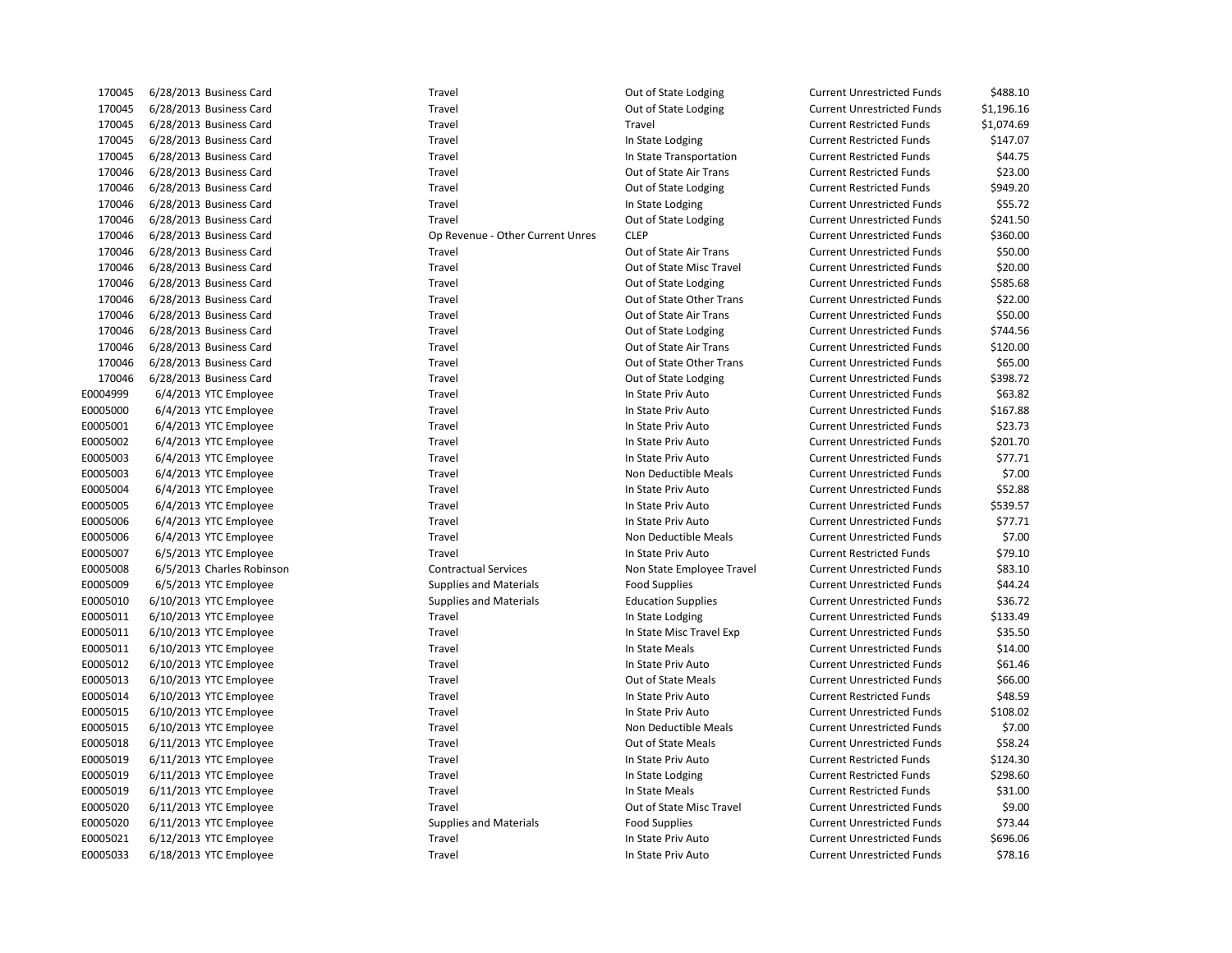| E0005034 | 6/18/2013 YTC Employee | Travel                        | In State Priv Auto                   | <b>Current Unrestricted Funds</b> | \$79.10  |
|----------|------------------------|-------------------------------|--------------------------------------|-----------------------------------|----------|
| E0005035 | 6/18/2013 YTC Employee | Travel                        | In State Misc Travel Exp             | <b>Current Unrestricted Funds</b> | \$5.00   |
| E0005036 | 6/18/2013 YTC Employee | Travel                        | In State Priv Auto                   | <b>Current Restricted Funds</b>   | \$91.52  |
| E0005036 | 6/18/2013 YTC Employee | Travel                        | In State Meals                       | <b>Current Restricted Funds</b>   | \$7.00   |
| E0005037 | 6/18/2013 YTC Employee | Travel                        | In State Priv Auto                   | <b>Current Unrestricted Funds</b> | \$164.19 |
| E0005037 | 6/18/2013 YTC Employee | Travel                        | Out of State Meals                   | <b>Current Unrestricted Funds</b> | \$12.00  |
| E0005038 | 6/18/2013 YTC Employee | Travel                        | Non Deductible Meals                 | <b>Current Unrestricted Funds</b> | \$7.00   |
| E0005039 | 6/18/2013 YTC Employee | Travel                        | In State Priv Auto                   | <b>Current Unrestricted Funds</b> | \$374.31 |
| E0005040 | 6/18/2013 YTC Employee | Travel                        | Out of State Meals                   | <b>Current Restricted Funds</b>   | \$79.00  |
| E0005041 | 6/18/2013 YTC Employee | Travel                        | In State Priv Auto                   | <b>Current Unrestricted Funds</b> | \$16.95  |
| E0005042 | 6/18/2013 YTC Employee | Travel                        | Out of State Meals                   | <b>Current Restricted Funds</b>   | \$79.00  |
| E0005043 | 6/18/2013 YTC Employee | Travel                        | Out of State Lodging                 | <b>Current Unrestricted Funds</b> | \$671.07 |
| E0005043 | 6/18/2013 YTC Employee | Travel                        | Out of State Priv Auto               | <b>Current Unrestricted Funds</b> | \$31.08  |
| E0005043 | 6/18/2013 YTC Employee | Travel                        | Out of State Air Trans               | <b>Current Unrestricted Funds</b> | \$25.00  |
| E0005043 | 6/18/2013 YTC Employee | Travel                        | Out of State Misc Travel             | <b>Current Unrestricted Funds</b> | \$16.34  |
| E0005043 | 6/18/2013 YTC Employee | Travel                        | Out of State Other Trans             | <b>Current Unrestricted Funds</b> | \$26.40  |
| E0005043 | 6/18/2013 YTC Employee | Travel                        | Out of State Meals                   | <b>Current Unrestricted Funds</b> | \$75.00  |
| E0005044 | 6/18/2013 YTC Employee | Travel                        | In State Priv Auto                   | <b>Current Unrestricted Funds</b> | \$219.78 |
| E0005045 | 6/18/2013 YTC Employee | Travel                        | Out of State Priv Auto               | <b>Current Unrestricted Funds</b> | \$64.42  |
| E0005046 | 6/18/2013 YTC Employee | Travel                        | Out of State Lodging                 | <b>Current Restricted Funds</b>   | \$22.50  |
| E0005046 | 6/18/2013 YTC Employee | Travel                        | Out of State Other Trans             | <b>Current Restricted Funds</b>   | \$29.34  |
| E0005046 | 6/18/2013 YTC Employee | Travel                        | Out of State Air Trans               | <b>Current Restricted Funds</b>   | \$50.00  |
| E0005046 | 6/18/2013 YTC Employee | Travel                        | Out of State Meals                   | <b>Current Restricted Funds</b>   | \$121.00 |
| E0005047 | 6/18/2013 YTC Employee | Travel                        | Out of State Priv Auto               | <b>Current Restricted Funds</b>   | \$31.64  |
| E0005047 | 6/18/2013 YTC Employee | Travel                        | Out of State Meals                   | <b>Current Restricted Funds</b>   | \$57.00  |
| E0005047 | 6/18/2013 YTC Employee | Travel                        | Out of State Air Trans               | <b>Current Restricted Funds</b>   | \$50.00  |
| E0005048 | 6/18/2013 YTC Employee | Travel                        | In State Priv Auto                   | <b>Current Unrestricted Funds</b> | \$36.84  |
| E0005049 | 6/18/2013 YTC Employee | Travel                        | In State Priv Auto                   | <b>Current Unrestricted Funds</b> | \$26.69  |
| E0005050 | 6/18/2013 YTC Employee | Travel                        | In State Priv Auto                   | <b>Current Unrestricted Funds</b> | \$422.15 |
| E0005051 | 6/20/2013 YTC Employee | Travel                        | Out of State Meals                   | <b>Current Unrestricted Funds</b> | \$11.60  |
| E0005052 | 6/20/2013 YTC Employee | <b>Contractual Services</b>   | <b>Education &amp; Training Serv</b> | <b>Current Unrestricted Funds</b> | \$975.00 |
| E0005053 | 6/20/2013 YTC Employee | Travel                        | In State Priv Auto                   | <b>Current Restricted Funds</b>   | \$125.65 |
| E0005054 | 6/20/2013 YTC Employee | Travel                        | Out of State Meals                   | <b>Current Unrestricted Funds</b> | \$34.00  |
| E0005055 | 6/20/2013 YTC Employee | <b>Supplies and Materials</b> | <b>Food Supplies</b>                 | <b>Current Unrestricted Funds</b> | \$25.61  |
| E0005056 | 6/20/2013 YTC Employee | <b>Contractual Services</b>   | Telephone                            | <b>Current Restricted Funds</b>   | \$154.64 |
| E0005056 | 6/20/2013 YTC Employee | <b>Contractual Services</b>   | Telephone                            | <b>Current Restricted Funds</b>   | \$154.64 |
| E0005057 | 6/20/2013 YTC Employee | Travel                        | Out of State Priv Auto               | <b>Current Unrestricted Funds</b> | \$4.81   |
| E0005057 | 6/20/2013 YTC Employee | Travel                        | Out of State Other Trans             | <b>Current Unrestricted Funds</b> | \$201.37 |
| E0005057 | 6/20/2013 YTC Employee | Travel                        | Out of State Lodging                 | <b>Current Unrestricted Funds</b> | \$166.75 |
| E0005057 | 6/20/2013 YTC Employee | Travel                        | Out of State Meals                   | <b>Current Unrestricted Funds</b> | \$32.00  |
| E0005057 | 6/20/2013 YTC Employee | Travel                        | Out of State Misc Travel             | <b>Current Unrestricted Funds</b> | \$5.00   |
| E0005058 | 6/20/2013 YTC Employee | Travel                        | Out of State Priv Auto               | <b>Current Unrestricted Funds</b> | \$30.30  |
| E0005058 | 6/20/2013 YTC Employee | Travel                        | Out of State Meals                   | <b>Current Unrestricted Funds</b> | \$29.04  |
| E0005059 | 6/21/2013 YTC Employee | Travel                        | In State Priv Auto                   | <b>Current Unrestricted Funds</b> | \$84.75  |
| E0005060 | 6/21/2013 YTC Employee | Travel                        | Out of State Priv Auto               | <b>Current Restricted Funds</b>   | \$100.01 |
| E0005060 | 6/21/2013 YTC Employee | Travel                        | Out of State Meals                   | <b>Current Restricted Funds</b>   | \$89.00  |
| E0005060 | 6/21/2013 YTC Employee | Travel                        | Out of State Other Trans             | <b>Current Restricted Funds</b>   | \$38.00  |
| E0005061 | 6/21/2013 YTC Employee | Travel                        | In State Priv Auto                   | <b>Current Unrestricted Funds</b> | \$26.52  |
| E0005062 | 6/21/2013 YTC Employee | Travel                        | Non Deductible Meals                 | <b>Current Unrestricted Funds</b> | \$7.00   |